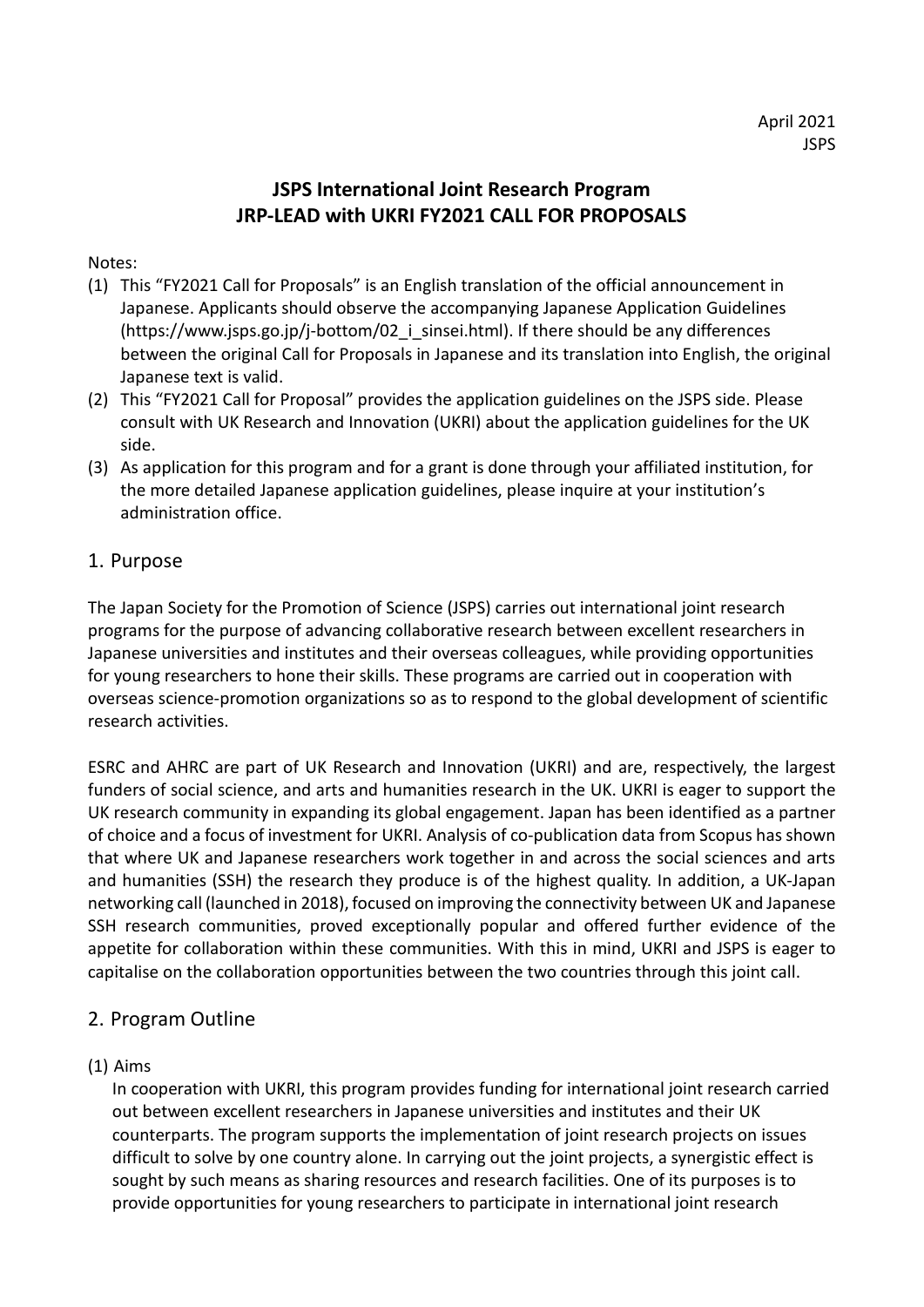activities.

### (2) Targeted research fields

Social sciences, Arts and Humanities

This call for proposals seeks to explore the role of social science, arts and humanities research in pandemic preparedness and post-pandemic recovery, including how we can build sustainable societal systems, communities and cultures that can respond to future outbreaks.

This initiative will provide funding for high-quality collaborative research projects between UK and Japanese researchers which contribute to advancing impacts for the benefit of both countries. UKRI and JSPS are keen to support collaboration between researchers and teams in areas of mutual strength and shared interest.

Whilst this call is open across the entire breadth of the social sciences, arts and humanities, we are particularly interested in proposals that:

• Acknowledge the current global context in relation to the COVID-19 pandemic and aim to address the challenges and opportunities presented by the pandemic. *For example, this might include proposals that aim to contribute towards improving policy, communication and service design post COVID, speeding up recovery and reducing costs and long-term scarring, or influencing the direction of recovery towards a more equitable, inclusive, sustainable and resilient societies, communities and cultures.*

Proposals should also:

- Consider how to make the best use of available expertise in the UK and Japan, together with the added value of new or existing collaborations.
- Demonstrate evidence of the strength and complementarity of their collaboration and how the partnership will be managed.
- (3) Project period

3 years (Starting date must be set on 1 December, 2021.)

(4) Funding arrangements

Applicants must submit a single joint application to JSPS on behalf of the combined Japanese and UK research team, using the application form. Please do not submit anything to UKRI. Each project should involve two Principal Investigators (PIs) - one based in Japan and one based in the UK. JSPS will fund the Japanese component, whilst UKRI will fund the UK component.

Japan based applicants can request up to JPY 30,000,000 per project for entire project period (3 years) from JSPS. UK based applicants can request between £350,000 to £425,000 for the entire project period from UKRI.

As part of the application process UK applicants are required to submit a UK costing template (which is part of the main application form) detailing all of the costs being requested from UKRI for the UK components of the project. Please refer to the UKRI's webpage [\(https://www.ukri.org/opportunity/addressing-covid-19-challenges-with-japanese](https://www.ukri.org/opportunity/addressing-covid-19-challenges-with-japanese-researchers/)[researchers/\)](https://www.ukri.org/opportunity/addressing-covid-19-challenges-with-japanese-researchers/) for more information, or alternatively contact them directly: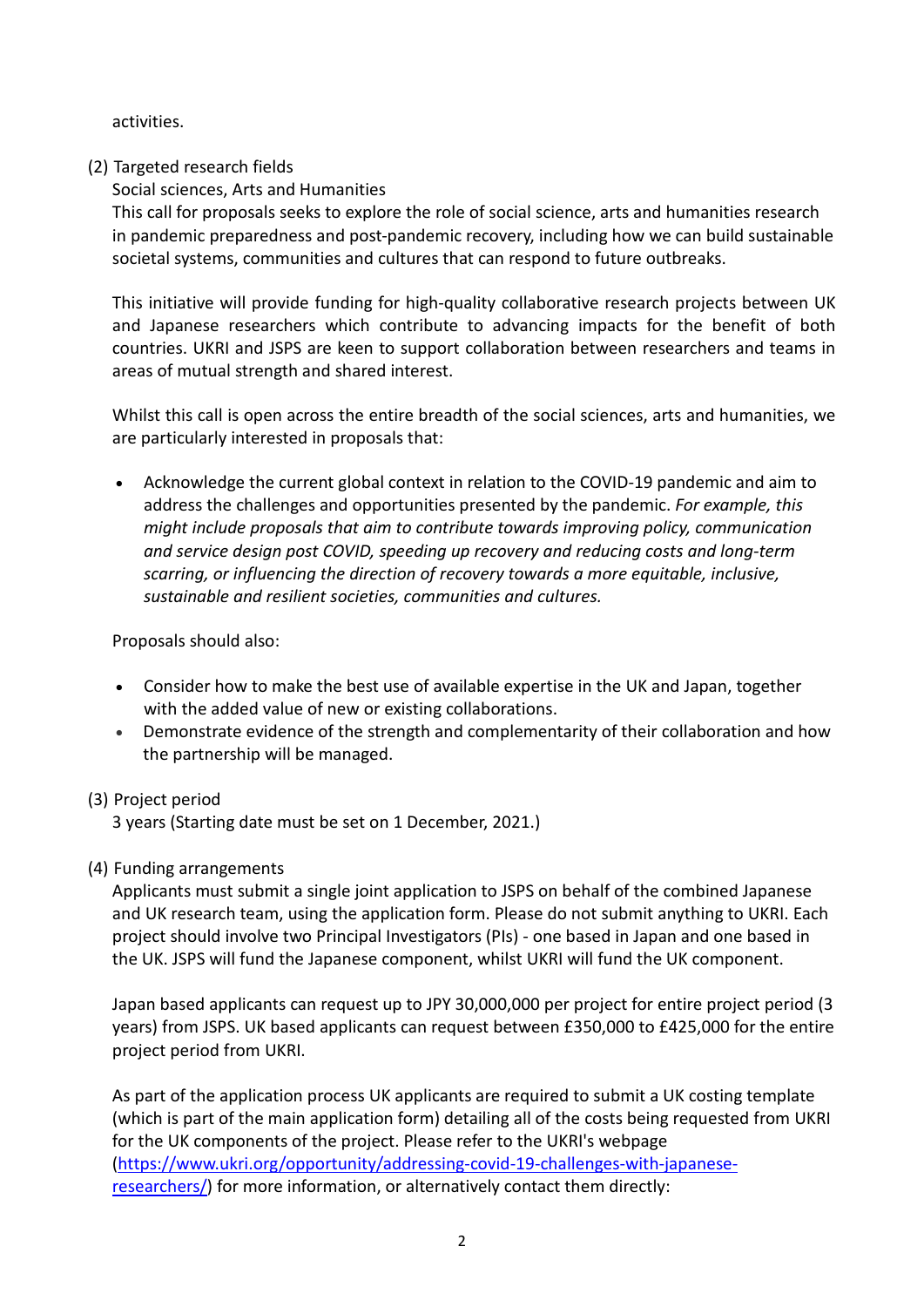#### [UKRIJSPScall@esrc.ukri.org](mailto:UKRIJSPScall@esrc.ukri.org)

Project funding by JSPS

Research Expenses: Up to JPY 10,000,000 per fiscal year per project (Up to JPY 30,000,000 for entire project period)

Project funding by UKRI

UK applicants can request between £350,000 to £425,000 from UKRI for the UK component of the project. UK applicants are required to provide a detailed breakdown of the UK budget in the UK costing template (which is part of the main application form).

- (5) Number of Planned Awards Up to 10 projects
- 3. Eligibility of Japanese Applicants

Applicants (Principle Investigators) must be researchers affiliated with a university or research institution in Japan that are specified in Article 2 of the Procedures on the Handling of Grands-in-Aid for Scientific Research (*KAKENHI*)\*, issued by the Ministry of Education, Culture, Sports, Science and Technology (MEXT), and they must be eligible to apply for a *KAKENHI* Grant-in-Aid. As the Principal Investigator (PI) is overall responsible for and plays a vital role in carrying out the project plan, care should be taken not to appoint a person to the position who might loss his/her PI eligibility or otherwise be unable to perform the PI's duties during the full period of the project's implementation.

- \* Institutions specified as eligible in Article 2 of the procedures on handling of Grants-in-Aid for Scientific Research:
	- 1) Universities and interuniversity research institutions
	- 2) MEXT-affiliated institutions engaged in research
	- 3) Colleges of technology
	- 4) Institutions designated by the Minister of MEXT
- 4. Eligibility of the Project Members
- (1) Eligibility of the Japanese Participants

The Japanese PI may organize a research team with researchers who are conducting research at a university or research institution in Japan (limited as a rule to the institutions specified in 3.1) through 3.4) above). On the Japan side, the participants in international joint research teams may include doctoral and master's students who are sufficiently capable and experienced to carry out the research and emeritus professors. However, undergraduate students are not eligible to participate.

(2) Eligibility of the UK PI and Participants UK applicants must be part of a UK research organisation eligible for UKRI funding.

**[Check if your organisation is eligible](https://www.ukri.org/apply-for-funding/before-you-apply/check-if-you-are-eligible-for-research-and-innovation-funding/who-can-apply-for-funding/) (via this link)**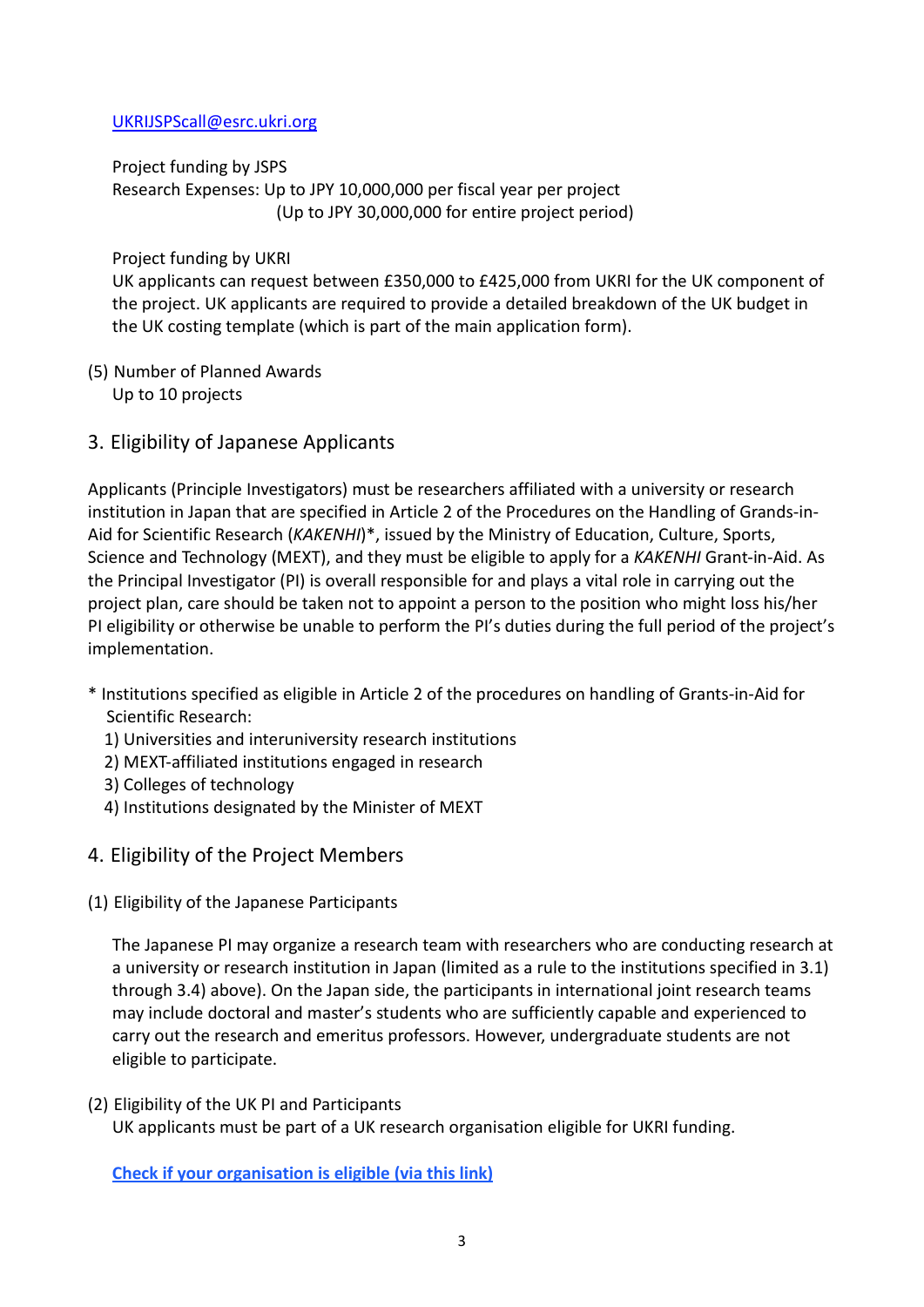The principal investigator of the UK component must be a UK-based researcher and of postdoctoral level or higher.

# 5. Financial Support

- (1) Expenses supported by JSPS
	- Research Expenses: Cost of goods, domestic travel expenses, international travel expenses, salary, others
	- \* JSPS covers these costs for the Japanese teams. (UKRI covers the costs for the UK teams.)

## (2) Project funding

- a) JSPS consigns the administration of projects to the Japanese PI's affiliated institution.
- b) The issuing and use of project funding is done on a per-fiscal-year basis.
	- \* For details on the handling of funds, please see Appendix 2 (in Japanese).

# 6. Application Procedure

The PIs on both the Japanese and UK sides must submit a single joint application to JSPS. UK applicants **do not** have to submit to UKRI. Applications to JSPS must be in English and will be shared with UKRI. All UK applicants should check their eligibility before applying (they must be based at an [eligible research organization for UKRI funding](https://www.ukri.org/apply-for-funding/before-you-apply/check-if-you-are-eligible-for-research-and-innovation-funding/who-can-apply-for-funding/) - [https://www.ukri.org/apply-for](https://www.ukri.org/apply-for-funding/before-you-apply/check-if-you-are-eligible-for-research-and-innovation-funding/)[funding/before-you-apply/check-if-you-are-eligible-for-research-and-innovation-funding/\)](https://www.ukri.org/apply-for-funding/before-you-apply/check-if-you-are-eligible-for-research-and-innovation-funding/). Potential UK applicants are invited to contact ESRC/AHRC (contacts listed at the bottom of this page) to clarify their eligibility.

Peer review/Screening for this program is carried out following "Lead Agency" procedure and protocol. This means that the peer review/screening process will be managed (Under this procedure, screening and selection of international joint research projects is carried out mainly by one of funding agencies (Lead Agency). Both agencies support the selected projects.) This time, JSPS will take the role of Lead Agency.

The application procedure is as follows.

(1) Application to JSPS

Japanese PIs are to submit their applications using the JSPS online application system (hereafter referred to as "online application system").

The Japanese and UK researchers are to cooperate in preparing the research plan. Japanese PIs are to submit their application with accompanied documents, which include the makeup of the UK PIs' funding.

### a) Online application system

For details, please see [https://www-shinsei.jsps.go.jp/topkokusai/top\\_kokusai.html.](https://www-shinsei.jsps.go.jp/topkokusai/top_kokusai.html) (\*In Japanese)

If Japanese PIs have already obtained an applicant ID for JSPS's International Collaboration Programs at their current institution, they do not need to obtain another ID or password. If they have transferred to another institution, they should ask the new institution to issue them an ID and password.

b) Instructions on using the online application system (only for Japan based applicants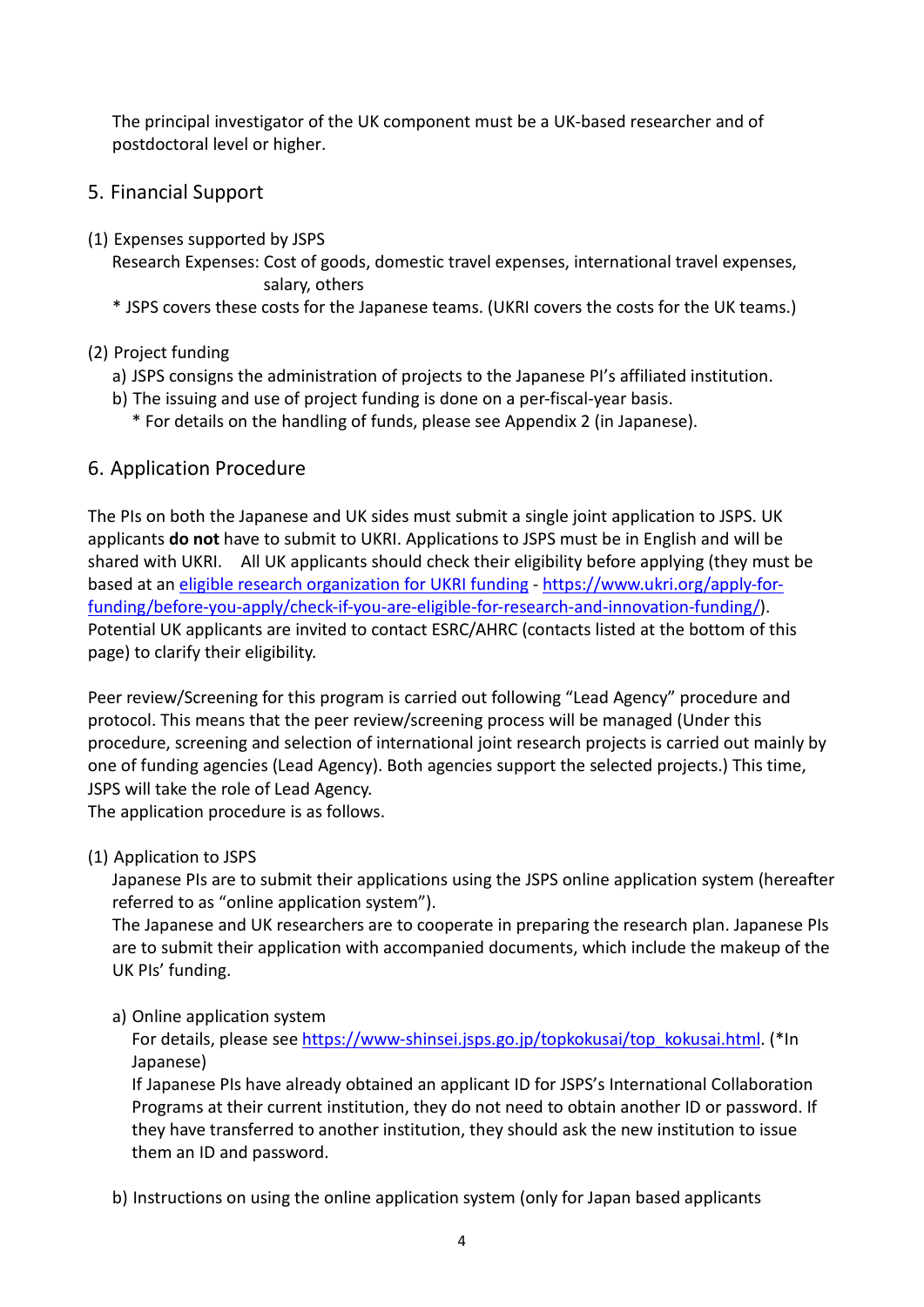coordinating the proposal submission to be aware of)

When making applications, Japanese PIs are to refer to the Review Section Table for JSPS's International Collaboration Programs. Please choose the basic section code, document and panel review sections from The Review Section Table under which you wish your application to be screened. When selecting a basic section code that corresponds to multiple document and panel review sections, please select one document review section and one panel review section. For details, please see the website below.

[URL] [https://www.jsps.go.jp/english/e-bottom/review\\_set.html](https://www.jsps.go.jp/english/e-bottom/review_set.html)

\*Please select Document review section from the research field of Humanities or Social sciences (Panel Review Section must be Humanities or Social sciences).

(2) Deadline for Submission

# **Wednesday, 5 p.m., 14 July, 2021 (JST)**

- \* Please note that the applicant's affiliated institution may set an earlier deadline.
- \* Under no circumstances will JSPS accept applications submitted after the deadline.
- \* Once an application is submitted, you may not be able to revise and resubmit it.

## 7. Other Instructions

(1) When applying, the Japanese PI should refer to UKRI's application information and submit a joint application with the UK PI.

<UKRI website> [https://www.ukri.org/opportunity/addressing-covid-19-challenges-with-japanese](https://www.ukri.org/opportunity/addressing-covid-19-challenges-with-japanese-researchers/)[researchers/](https://www.ukri.org/opportunity/addressing-covid-19-challenges-with-japanese-researchers/)

- (2) UKRI requires successfully selected UK applicants to submit a Data Management Plan, which among other things includes the types and uses of data acquired during joint research, responses to ethical and legal issues, handling of intellectual property rights, and plans for data storage, sharing, and reuse. Japanese PIs should coordinate with the UK PI in advance regarding the responses required of them and the handling of research data.
- (3) As one aim of this program is to foster a variety of human resources capable of playing active international roles, it is desirable to allow young researchers active participation in projects.
- (4) Under JSPS's International Collaboration Programs, researchers who are already representing a project in one of JSPS's program categories are not eligible to concurrently represent a project in another category with some exceptions. (The subject researchers are those responsible for implementing an already-selected project as its research representative, coordinator, chief seminar organizer or similar capacity. However, the heads of institutions and/or departments who represent the implementing institution are exempted.) For information on the approval of projects overlapping program categories, see Appendix 3 "Table, Overlapping Program Restrictions."

No restriction is placed on duplicate application or duplicate grant receipt in parallel with the *KAKENHI* Grand-in-Aid.

After submitting an application, no information or details may be changed during the screening period.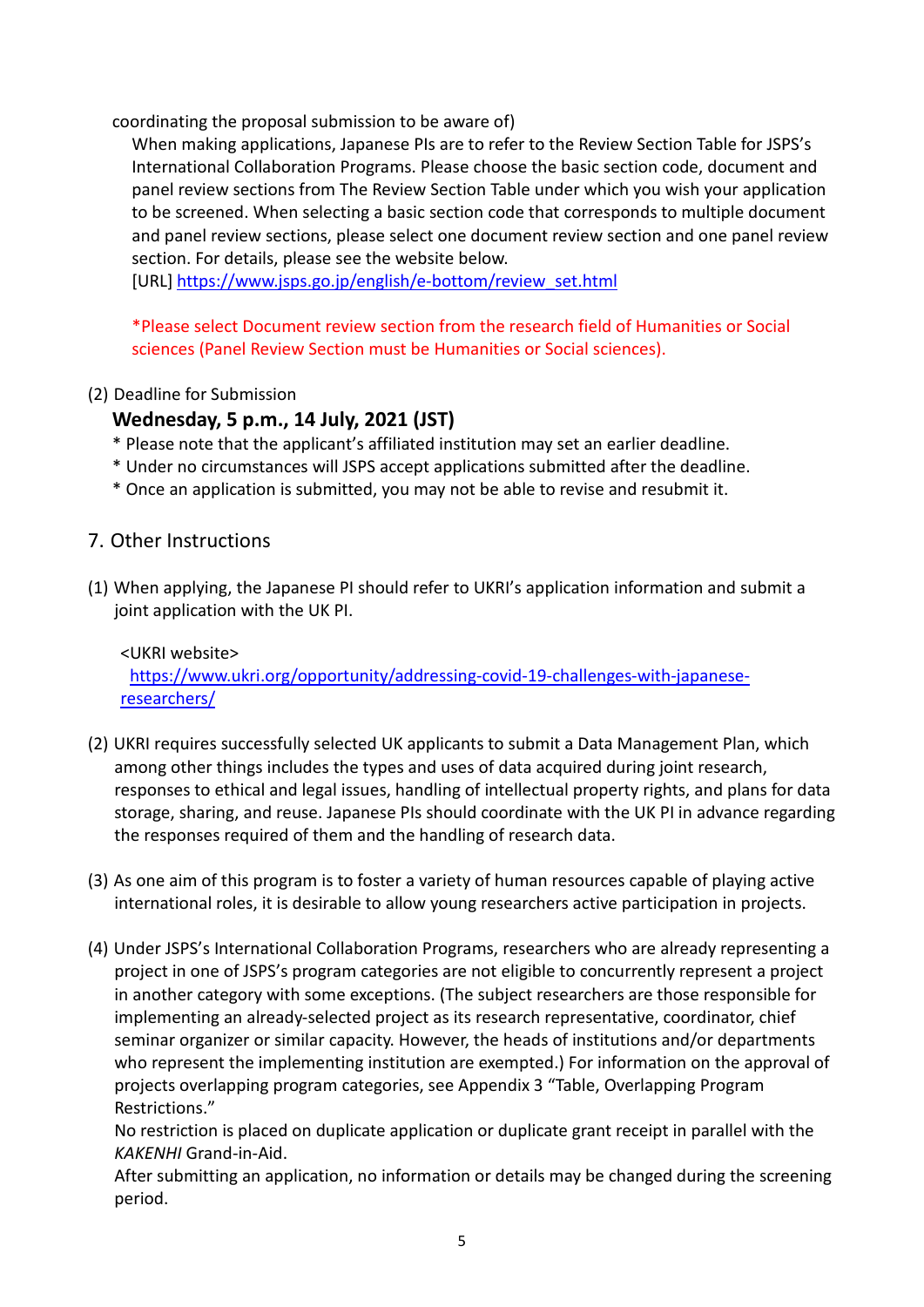- (5) Japanese PIs who are or have carried out international joint research activities should clearly specify those activities if their content is related to this program for which they are currently applying.
- (6) After project funding ends, a post-project evaluation will be conducted by JSPS's International Program Committee.

# 8. Screening Criteria for Review

The following criteria are utilized in the selection process:

- Academic excellence of projects What is the potential for the proposed activity to advance knowledge and understanding and new insights within its own field or across different fields?
- Necessity of cooperation, added value gained, and mutual research advancement through transfer of knowledge and expertise
- Broader impacts: Does the proposal demonstrate the contribution that this project will make to society and/or to the pursuit of advancing academic inquiry? Examples include improving the quality of life, contributing to socioeconomic development, solving prevailing social issues, and/or passing on and advancing culture, which is the bedrock of society.
- Participation of young researchers and contribution to fostering them
- Sufficient negotiation having clearly been carried out between the Japanese PI and counterpart PI before submitting the application. Feasibility and concreteness of the research plan and expectation of its advancing the research.

In addition to the above criteria, the following points are also considered:

- A detailed path within the research plan for achieving the project objectives
- Appropriateness of the budget plan/value for money

### 9. Selection Procedure

- (1) The screening process is conducted in two stages: a document review carried out by JSPS's International Program Committee and a joint panel review carried out between JSPS and UKRI. JSPS makes selections based on the review results. Regarding the document review, each application is screened by six document reviewers. For details, please see the website below. [URL] [https://www.jsps.go.jp/english/e-bottom/review\\_set.html](https://www.jsps.go.jp/english/e-bottom/review_set.html)
- (2) JSPS will notify the head of the Japanese PIs' institutions of its screening results in October 2021.
- (3) Non-selected projects are ranked generally in the below ABC order. They are disclose it with review comments to Japanese PIs via JSPS online application system.
	- A: Non-selected upper level
	- B: Non-selected middle level
	- C: Non-selected lower level
- 10. Post-selection Funding Request to JSPS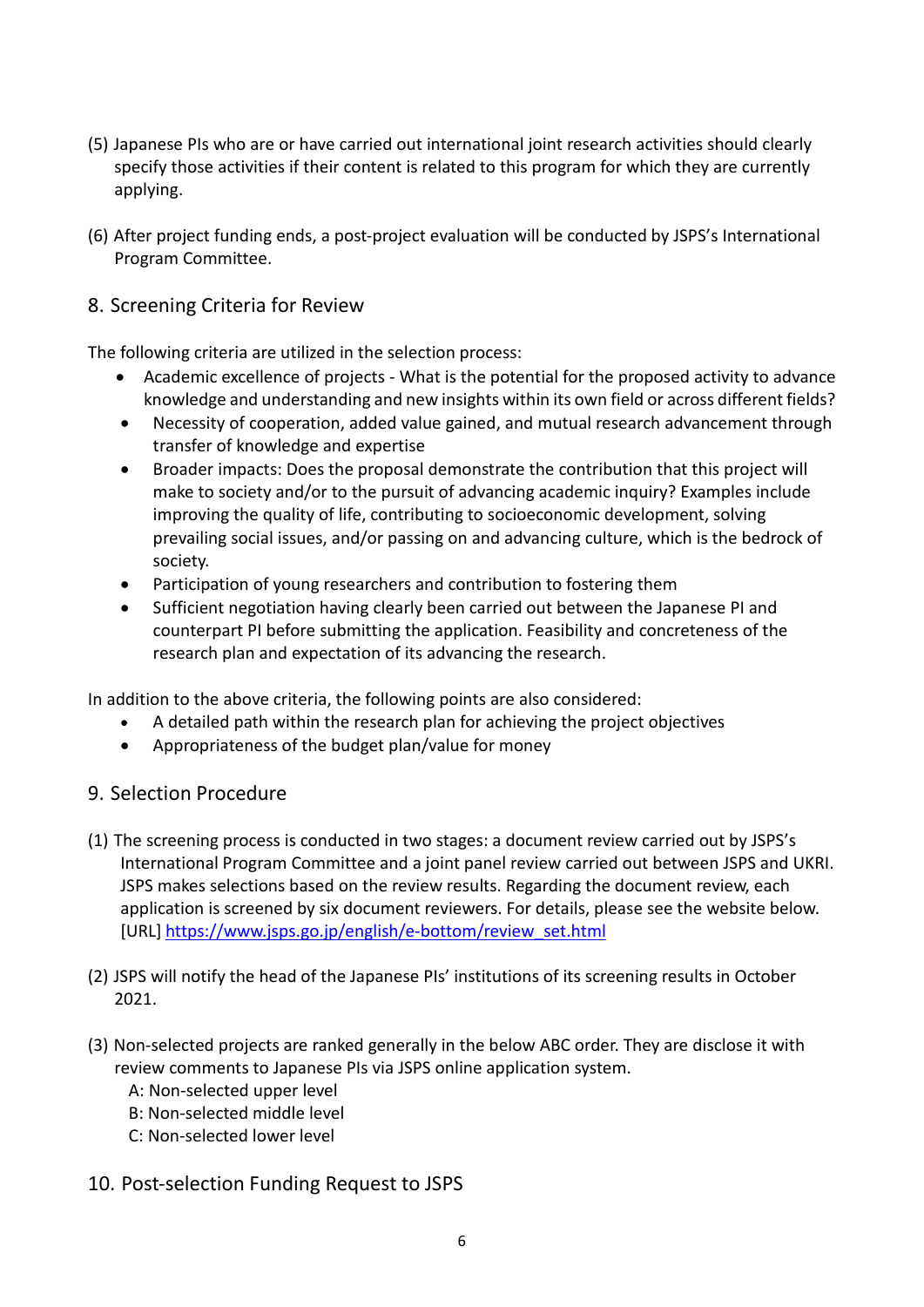JSPS will notify the head of Japanese PIs' affiliated institutions of the procedures for implementing projects. Following them, Japanese PIs should submit the necessary documents including their implementation plan by the prescribed due date.

JSPS will allocate funding for first fiscal year of projects based on these documents and/or its budgetary condition, and will conclude a multiyear consignment contract with the Japanese PI's institution. (There may be cases when a project does not receive the maximum amount of funding requested based on an assessment of its research plan and/or JSPS's budgetary limitations.)

JSPS will set the amount of project funding on a fiscal year by fiscal year basis.

# 11. Obligation of Japanese PIs and Their Affiliated Institutions

- (1) Project funds allocated by JSPS are to be administered by the institution with which JSPS concluded an agreement and to which the Japanese PI is affiliated.
- (2) PIs must submit a report by the prescribed due date, which will be given public access, according to JSPS's instructions.
- (3) Japanese PIs and project participants are to proactively publish and report the results of their research under this program on websites and in academic journals. Proper acknowledgement of JSPS's support should be made when publishing results.
- 12. Measures against Misuse of Research Funds (including specific research misconduct), Obligation to Do Research Ethics Education Coursework, and the Handling of Personal Information, etc.
- (1) Measures against misuse of research funds, etc.

JSPS will take appropriate measures (e.g. terminate project, require reimbursement of part or all of allocated funds) in cases of misuse of research funds, specific research misconduct (e.g. fabrication, falsification, plagiarism), unjustifiable acts (e.g. discrimination, harassment), violation of laws, or serious falsehoods in application documents.

Please refer to Appendix 4, "Rules for Responding to Misconduct and Misuse of Funds in Research Activities," with regard to measures taken against misuse of research funds.

(2) Responding to misconduct in research

a) About establishing a system based on "Guidelines for Responding to Misconduct in Research"

Participating institutions are to establish a system for administering projects based on guidelines to prevent misconduct in research activities. In carrying out application recruitment and research activities under this program, compliance with the "Guidelines for Responding to Misconduct in Research," adopted August 26, 2014 by Ministry of Education, Culture, Sports, Science and Technology (MEXT), is required.

MEXT conducts surveys on the condition of the institutions' systems based on the Guidelines for Responding to Misconduct in Research and when it finds deficiencies to exist it may take measures such as cancelling all of the indirect funds within the competitive funding allocated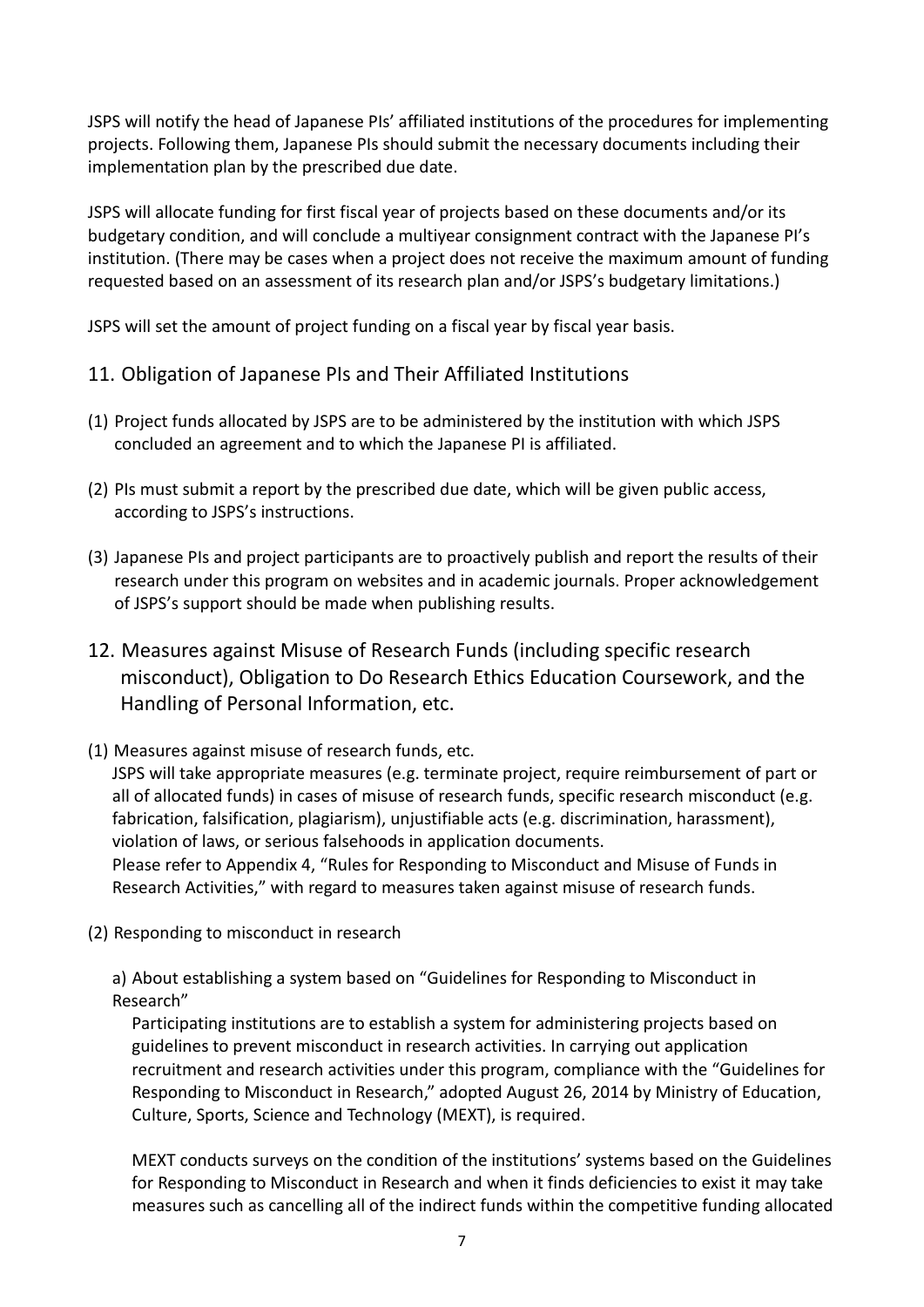to the institution.

For the Guidelines, see [https://www.mext.go.jp/b\\_menu/houdou/26/08/1351568.htm](https://www.mext.go.jp/b_menu/houdou/26/08/1351568.htm) (\*In Japanese).

b) Submission of the "Checklist pertaining to the Current Status" based on "Guidelines for Responding to Misconduct in Research"

When contracting for this program, the Japanese PI's affiliated institution must submit a "Checklist pertaining to the Current Status" based on the "Guidelines for Responding to Misconduct in Research" to MEXT. If not submitted, the project will not be approved. In doing so, the format contained on the below website is to be used. The checklist is submitted via e-Rad to MEXT's Science and Technology Policy Bureau, Knowledge Infrastructure Policy Division, Office for Promotion of Correct Research by the starting date of the research (the day that the contract is concluded). If a checklist was submitted on another occasion on or after April 2021, a new checklist does not need to be submitted. For details on the checklist's submission procedure, see the following MEXT website. [URL] [https://www.mext.go.jp/a\\_menu/jinzai/fusei/1374697.htm](https://www.mext.go.jp/a_menu/jinzai/fusei/1374697.htm) (\*In Japanese)

Note: Before submitting the checklist, the environment for using the e-Rad system must be set up. For details on this procedure, please see the following website. [URL]<https://www.e-rad.go.jp/organ/index.html> (\*In Japanese)

c) Measures taken with regard to misconduct in research activities based on "Guidelines for Responding to Misconduct in Research" The following measures will be taken if acts of misconduct are found to occur in research activities conducted under this program:

(i) Measures including rescinding of funding

When specific acts of research misconduct (fabrication, falsification, plagiarism) are judged to occur in the conducting of a research project under this program, depending on the circumstances involved the institution's contract may be cancelled or modified and it may be required to return all or part of its project funding. The institution may also be excluded from entering a contract in the next fiscal year.

(ii) Measures including restriction of funding distribution

Regarding research papers and reports submitted under this program, JSPS may in the following cases place restrictions on the disbursement of research funding pursuant to the "Rules for Responding to Misconduct and Misuse of Funds in Research Activities" (Affective from 6 December 2006): when a researcher engages in specific research misconduct and when a researcher who is not directly participant in such an act neglects to meet his/her responsibility to exercise care as a person responsible for said research paper or report. In such cases, penalties and funding restrictions are based on the degree of maliciousness involved in the misconduct and the degree of responsibility neglected. Additionally under this program, the participation of a researcher who engaged in specific research misconduct in the current fiscal year is subject to restrictions.

The imposing of funding restrictions will be reported to the sections in charge of the disbursement of competitive funds at MEXT and independent administrative institutions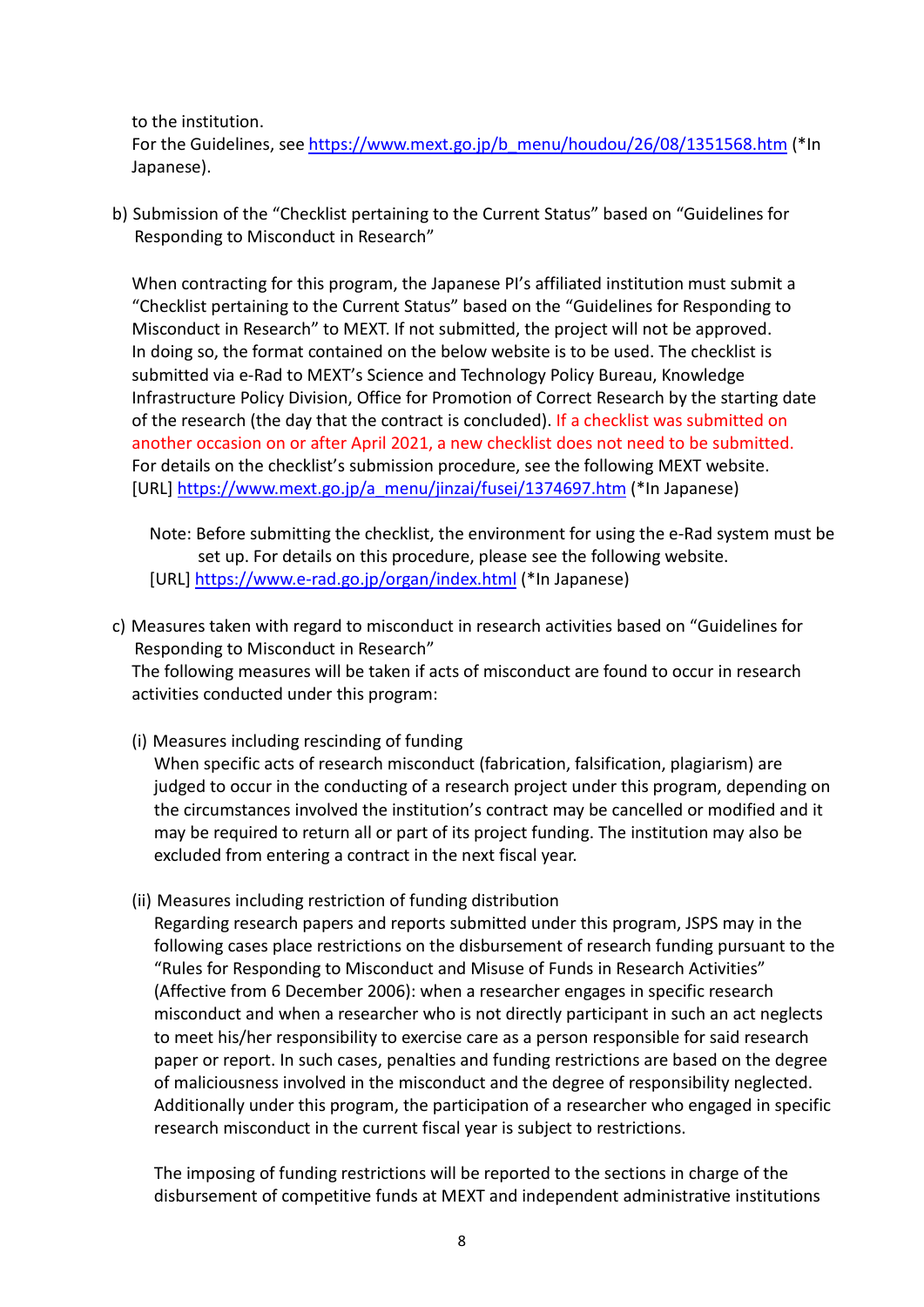under its jurisdiction and at other ministries and agencies and independent administrative institutions under their jurisdictions, via which process application for and eligibility to participate in competitive funding systems linked to MEXT may be restricted.

- (iii) Measures regarding researchers whose eligibility is restricted with regard to applying for or participating in competitive-grant funded or operational-budget funded activities Researchers whose eligibility has been suspended for applying to the following fund systems\* or participating in their research projects due to having been involved in specific research misconduct, will also be subject to suspension for receiving this program's funds for the duration of the penalties set by those systems.
	- \* Competitive funding systems affiliated with MEXT other than this program, government subsidies for operating expenses to national universities/interuniversity research institutions and independent administrative institutions under MEXT jurisdiction, government subsidies for basic expenses to private educational institutions, and other ministries'/agencies' competitive funding systems.
- (iv) About the public reporting of cases of improper conduct

Not only "special research misconduct" but also other misconduct committed in research activities carried out under this program will, as a rule, be reported publically by MEXT, to include the name, type and field of the incident, the funding category involved, a summary of the misconduct, and measures taken by the research institution and funding agency.

These Guidelines require research institutions to report their investigation results speedily when misconduct is determined to have been committed. Accordingly, research institutions are expected to carry out this process expediently.

[URL] [https://www.mext.go.jp/a\\_menu/jinzai/fusei/1360483.htm](https://www.mext.go.jp/a_menu/jinzai/fusei/1360483.htm) (\*In Japanese)

(3) Obligation to do research ethics education coursework

To preclude research misconduct, researchers participating in research activities under this program are required to do research ethics education coursework before their joint research project starts. Their course options are as follows: Read the textbook *For the Sound Development of Science—The Attitude of a Conscientious Scientist* (Editing Committee "For the Sound Development of Science"); take the e-Learning Course on Research Ethics (eL CoRE); take the APRIN e-learning program; or attend a lecture at their research institution on research ethics education based on the "Guidelines for Responding to Misconduct in Research" (issued on 26 August 2014 by MEXT).

After being selected for a project, the Japanese PI's research institution is to have him/her take a research ethics education course and submit a document confirming that s/he has completed the coursework.

(4) Handling of personal information

Personal information provided by applicants is to be handled according to the "Act for the Protection of Personal Information Retained by Independent Administrative Institutions" and JSPS's "Personal Information Protection Policy," and be used solely for the purpose of implementing this program. The information included in the application documents is to be provided to the UKRI.

The names, positions and affiliations of the project's PIs and participants, project titles, budget plans, the implementation period, implementation reports results, and post-project evaluation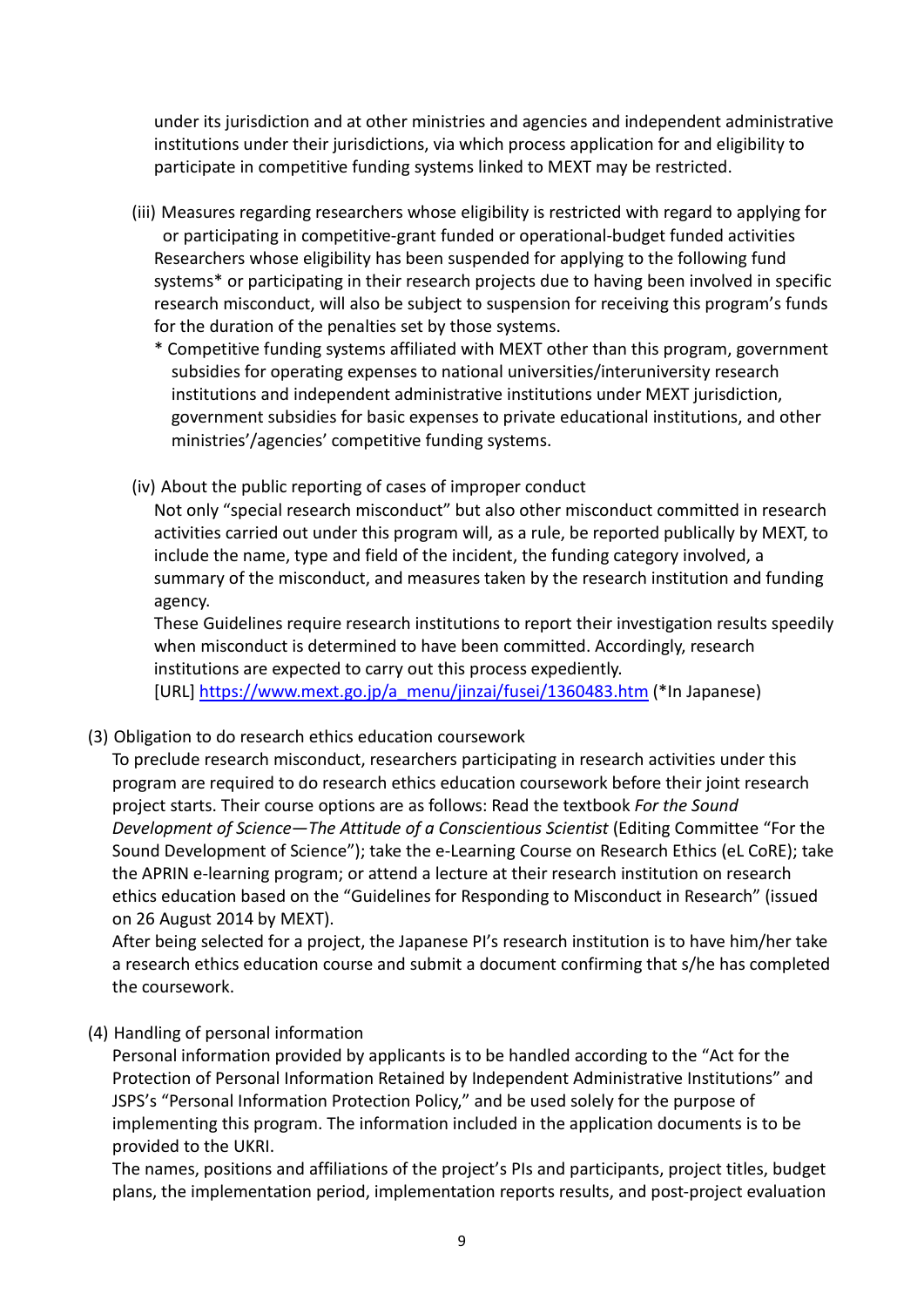results may be disclosed on JSPS's website and in its publications. Agreement on the above described handing of personal information should be obtained from the Japanese participants and their UK counterparts.

# 13. Others

- (1) JSPS does not support any research project related to military affairs.
- (2) JSPS bears no responsibility for any injury, sickness or accident incurred during the project implementation period.
- (3) PIs on both sides are obligated to ensure the protection and proper distribution of intellectual property resulting from projects, in accordance with the laws and regulations of their countries. It is requested that the Japanese PI's home institution set rules on the attribution of intellectual property.
- (4) Registration of the Researcher Information in researchmap

"researchmap" [\(https://researchmap.jp/\)](https://researchmap.jp/) is, as a general guide to Japanese researchers, Japan's largest researcher information database. Registered information on research results can be openly disseminated over the Internet. As research map is linked to e-Rad and many university faculty databases, it allows registered information to be accessed by other systems. Using researchmap precludes the need for researchers to re-register the same research information in multiple application forms and databases.

As information registered in researchmap can be effectively used for such purposes as conducting studies related to the formulation of government S&T policy and compiling statistics, participants in this program are encouraged to register in researchmap.

(5) About security export control

Research is carried out on various advanced technologies at Japan's research institutions. Along with internationalization, the number of foreign students and overseas researchers is increasing at Japanese universities. This is increasing the risk of advanced technologies and equipment or materials used in research being leaked out and of them being used in the development and production of weapons of mass destruction (WMD). Accordingly, when research institutions conduct research activities, including those commissioned to them to carry out, they should take systematic measures to ensure that research results and technologies (etc.) that can be diverted for military purposes are not passed to persons feared to carry out prohibited activities such as developers of WMD or members of terrorist groups.

In Japan, export control (\*) is carried out based on the "Foreign Exchange and Control Trade Act" (law no. 228, enacted in 1949), hereafter called the "Foreign Exchange Act." Under this Act, when technologies or materials are to be exported (provided), permission must as a rule be obtained from the Minister of Economy, Trade and Industry (METI). Please be sure to follow the country's laws, guidelines and directives beginning with the requirements of the Foreign Exchange Act. If these laws or guidelines are violated in the implementation of research, in addition to legal measures and penalties taken, the allocation of project funding may be cancelled or the decision to allocate funding withdrawn.

<sup>\*</sup> Japan's security export control system is carried out based on international agreements via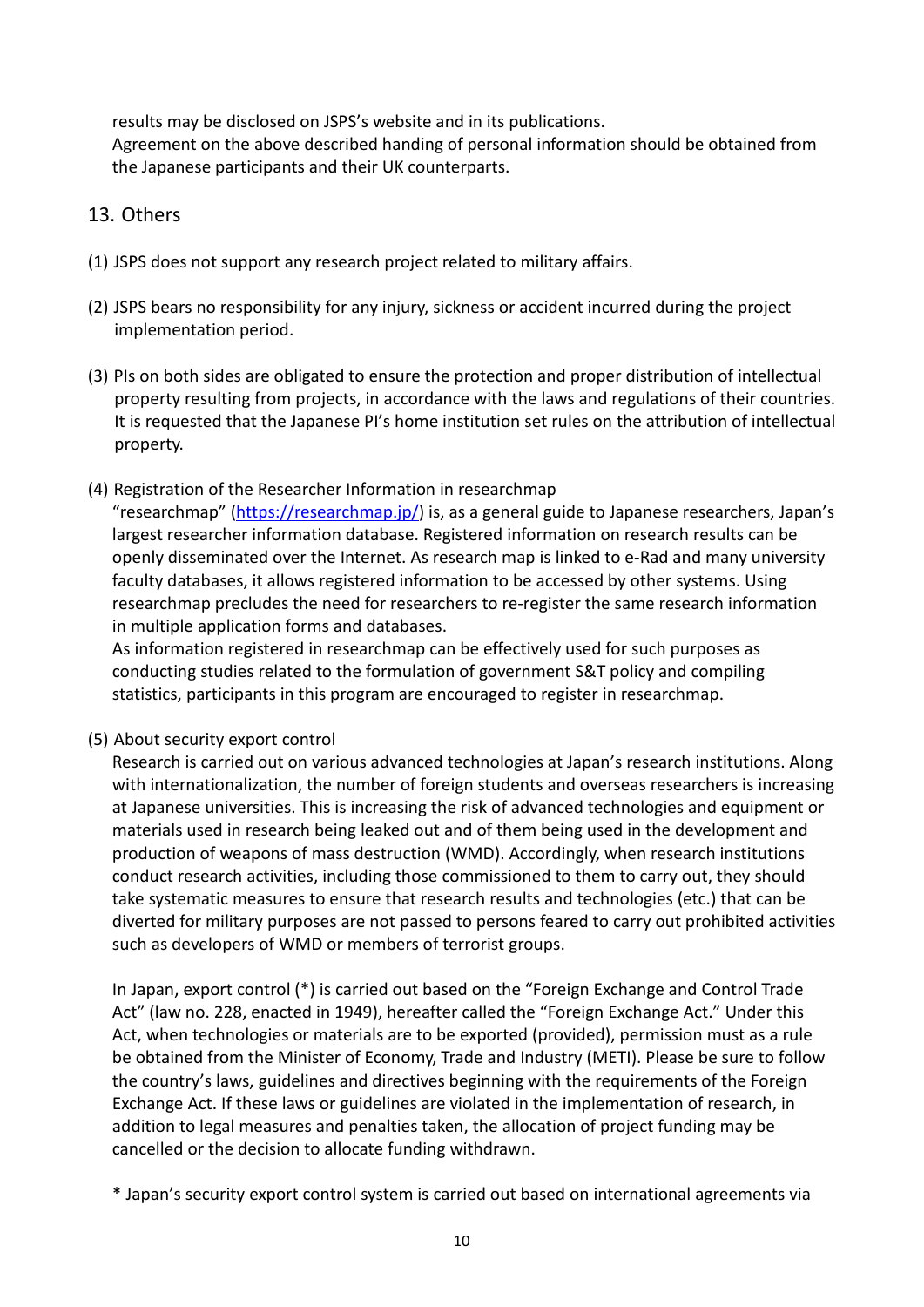predominately two rules: "list rule" and "catch-all rule." Under the list rule, when materials and/or technologies related to carbon fiber, computerized numeric-controlled machinery, or other items to be exported (provided) exceed specified specifications and/or functions, permission must as a rule be obtained from the METI minister. Under the catch-all rule, when materials and/or technologies not applicable to regulations under the list rule are to exported (provided) but do fall under certain regulatory requirements (usage, consumer and inform requirements), permission must as be obtained from the METI minister.

Not only the export of things but also the provision of technologies is covered under the Foreign Exchange Act. When list-rule technologies are to be provided to non-residents of Japan or to be provided in another country, permission must be obtained in advance. Included in the provision of technologies is technical information or data contained in blueprints, specification documents, manuals, specimens, prototypes and other items provided via paper, email, CD, DVD, USB memories, or other recording media. Also included is working (processing) knowledge provided via technical guidance or training and through technical support via seminars. Various controls are imposed under the Foreign Exchange Act with regard to technology exchange when hosting students from foreign countries and conducting joint research and other activities with them.

Details on the security export control are contained on the METI website (in Japanese). [URL] <https://www.meti.go.jp/policy/anpo/> (\*In Japanese) [https://www.meti.go.jp/policy/anpo/seminer/shiryo/handbook\\_e.pdf](https://www.meti.go.jp/policy/anpo/seminer/shiryo/handbook_e.pdf) <https://www.cistec.or.jp/english/index.html> [https://www.meti.go.jp/policy/anpo/law\\_document/tutatu/t07sonota/t07sonota\\_jishukanri03](https://www.meti.go.jp/policy/anpo/law_document/tutatu/t07sonota/t07sonota_jishukanri03_eng.pdf) [\\_eng.pdf](https://www.meti.go.jp/policy/anpo/law_document/tutatu/t07sonota/t07sonota_jishukanri03_eng.pdf)

(6) Promotion of "Open Access" to the research papers supported by this grant JSPS endorses a general policy of promoting open access to publications of research results funded by public grants including Grants-in-Aid for Scientific Research (*KAKENHI)*. Note that open access is not mandatory if there are justifiable reasons for deferral such as copyrightrelated issues, or insufficient repository infrastructure at a research institution. The open access implementation policy of JSPS is described on the following webpage: [URL] [https://www.jsps.go.jp/data/Open\\_access.pdf](https://www.jsps.go.jp/data/Open_access.pdf) (In Japanese)

【Reference 1: What is "Open Access"】

Open access refers to the basic idea that research papers published in peer-reviewed journals should be made freely accessible by anyone.

【Reference 2: Different Routes to Open Access】

There are three main ways of implementing open access:

- 1) Giving open access to an article published in a conventional subscription fee type academic journal after a certain period (Embargo) (\*1) (for example, 6 months later) by opening the final manuscript in an Institutional Repository (\*2) established by the research institution to which the author belongs, or by opening the final manuscript in a website etc. established by the researchers (self-archiving) (\*3).
- 2) Giving the article open access by posting it on a website established by the research community or public institution.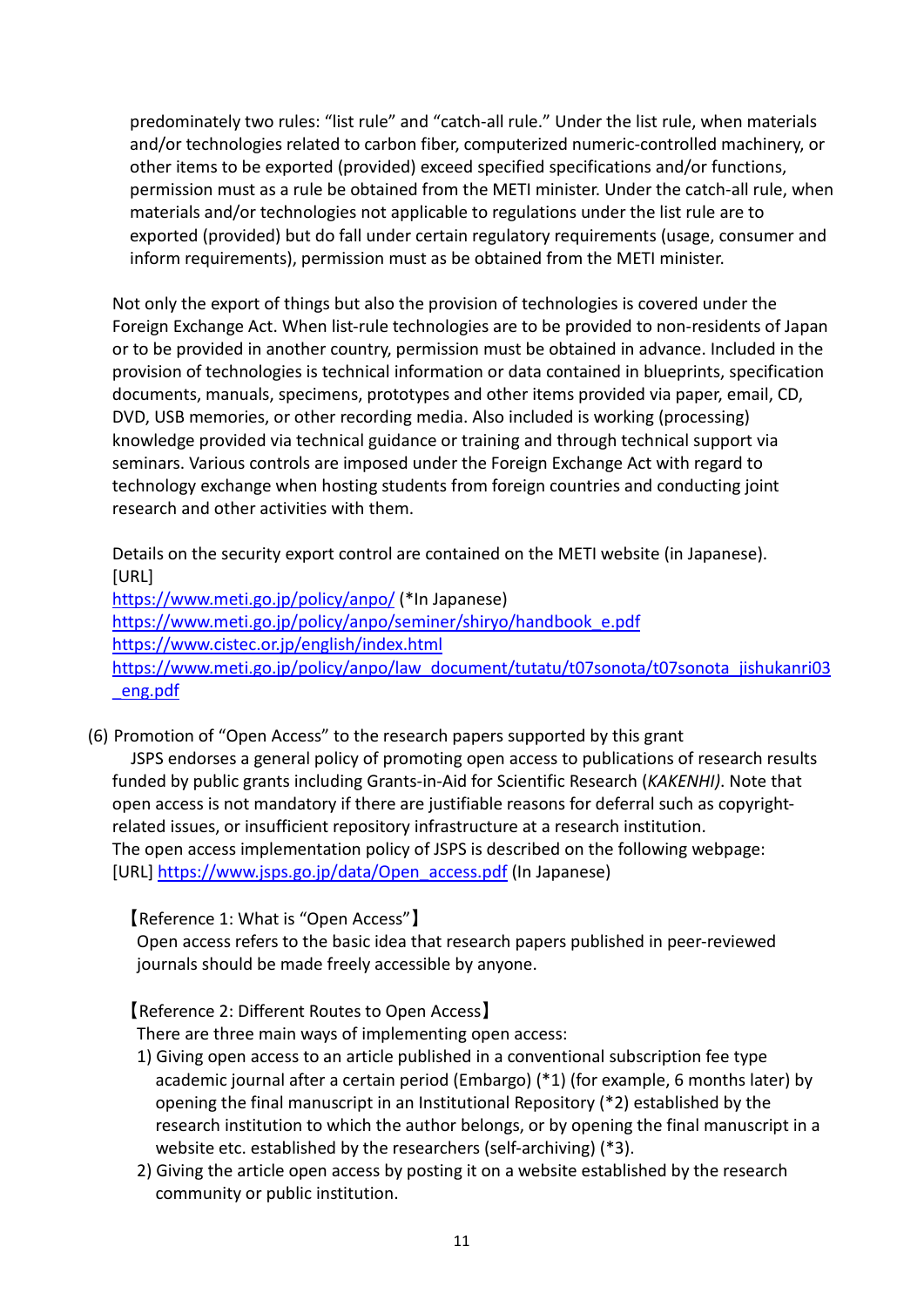3) Giving the article open access immediately by the author paying the publication fee (APC: Article Processing Charge) for the article

## \*1 "Embargo"

The predetermined period from the time an article is published in an academic journal to the time it is released so that it can be posted in an online open-access archiving system (repository).

## \*2 Institutional Repository

Online archiving systems are created by universities or research institutions for the purpose of storing and disseminating their intellectual products. By enabling researchers to register their articles, institutional repositories play an important role in academic information distribution. While helping to transform the system for distributing academic information, they allow research institutions to disseminate their research and education achievements, to PR both themselves and the researchers, to exercise accountability to society with regard to their research and education activities, and to preserve over long terms their intellectual products.

## \*3 Self-archiving

"Self-archiving" refers to the publishing of articles in academic journals, dissertations, or data posted online by other than the publisher, (by researchers or their affiliated research institutions), generally stored in institutional repositories.

# 14. Contact Information

## (1) JSPS Contact Information:

International Research Cooperation Division II International Program Department Japan Society for the Promotion of Science (JSPS) Tel. +81 (0)3-3263-1724/1918 Fax. +81 (0)3-3234-3700 Email. [bottom-up@jsps.go.jp](mailto:bottom-up@jsps.go.jp)

## (2) UKRI Contact Information:

The Economic and Social Research Council (ESRC) Arts and Humanities Research Council (AHRC) UKRI have created a unique email address for this funding opportunity, so if you have any queries about the UK elements of the call please direct them to: *UKRIJSPScall@esrc.ukri.org*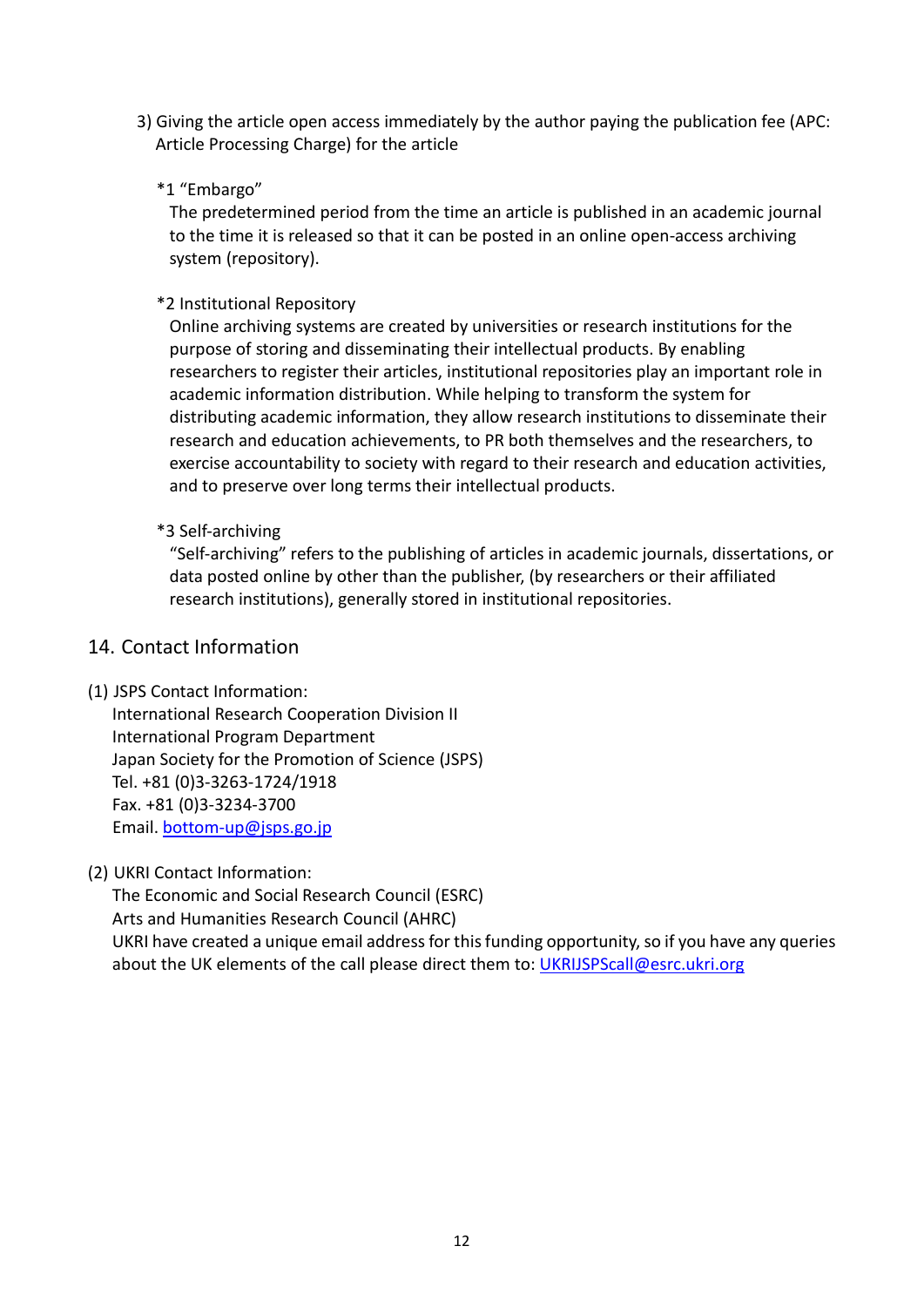# **UKRI-JSPS SSH Call 2021**

#### **Objectives**

UK Research and Innovation (UKRI) and the Japan Society for the Promotion of Science (JSPS) are pleased to invite applications to the second UKRI-JSPS Joint Call.

This initiative will provide funding for high-quality collaborative research projects between UK and Japanese researchers which contribute to advancing impacts for the benefit of both countries. UKRI and JSPS are keen to support collaboration between leading researchers and teams in areas of mutual strength and shared interest.

Whilst this call is open across the entire breadth of the social sciences, arts and humanities, we are particularly interested in proposals that:

Acknowledge the current global context in relation to the COVID-19 pandemic and aim to address the challenges and opportunities presented by the pandemic. *For example, this might include proposals that aim to contribute towards improving policy, communication and service design post COVID, speeding up recovery and reducing costs and long-term scarring, or influencing the direction of recovery towards a more equitable, inclusive, sustainable and resilient societies, communities and cultures.*

Proposals should also:

- Consider how to make the best use of available expertise in the UK and Japan, together with the added value of new or existing collaborations.
- Demonstrate evidence of the strength and complementarity of their collaboration and how the partnership will be managed.

#### **Funding Available**

UKRI has allocated £3 million and JSPS has allocated 300,000,000 JPY (approximately £2 million) to this activity.

#### **Eligibility**

UK eligible applicants UK applicants must be part of a UK research organisation eligible for UKRI funding.

#### **[Check if your organisation is eligible](https://www.ukri.org/apply-for-funding/before-you-apply/check-if-you-are-eligible-for-research-and-innovation-funding/who-can-apply-for-funding/) (via this link)**

The principal investigator of the UK component must be a UK-based researcher and of postdoctoral level or higher.

The principal investigator of the Japanese component must be eligible under JSPS's eligibility criteria – please consult JSPS's applicant guidance.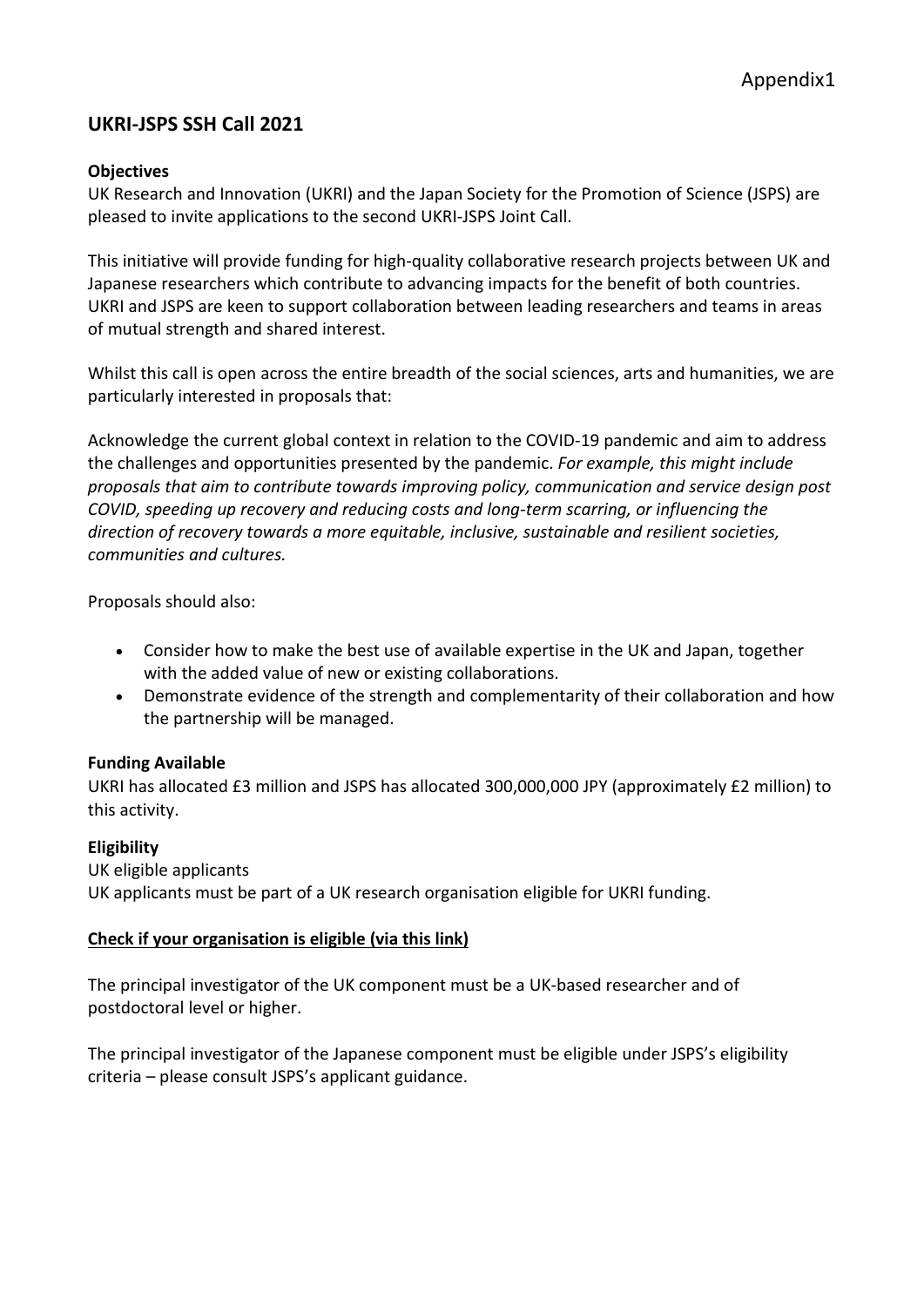#### 国際共同研究事業 経費の取扱いについて

独立行政法人日本学術振興会 国際事業部 研究協力第二課

#### 1.事業の実施方法

国際共同研究事業における研究課題の実施に当たっては、日本側研究代表者の所属機関に 対して、独立行政法人日本学術振興会(以下「振興会」という。)が業務委託する方法(振 興会と所属機関との間で、業務の実施に係る複数年度契約(業務委託契約)を締結)により 行います。業務委託契約により支払われた委託費は、委託業務の実施に係る経費(ただし、 相手国側参加者にかかる経費は除く)に対してのみ支出できます。

#### 2.再委託、共同実施について

受託機関が再委託契約に基づき委託業務の一部を第三者に委託する行為である再委託は 原則として認められませんが、本事業実施において真にやむを得ない理由があり、かつ、再 委託する業務が委託業務の主たる部分に該当しない場合において、事前に振興会の同意を得 た上で、受託機関の負担と責任において実施することが可能です。

また、受託機関が第三者との共同研究契約に基づき、委託業務を第三者と共同で実施する 共同実施は、事前に振興会の同意を得た上で実施可能です。

 受託機関以外の日本側参加者に委託費の一部を配分する必要があるときは、受託機関と当 該参加者が所属する機関とが再委託契約又は共同研究契約を締結することにより、委託費を 配分可能としています。ただし、真に必要な場合に限ります。

#### 3.委託費について

委託費は、「研究経費」と「業務委託手数料」で構成されます。募集要項に記載の「支給 額」は「研究経費」のみの金額です。共同実施を行う場合は、「一般管理費」を計上可能で す。

経費の支出や手続、取得した物品等の管理に当たっては、受託機関の規程等に従ってくだ さい。

「研究経費」、「業務委託手数料」及び「一般管理費」の主な使途は以下のとおりです。

| 研究経費<br>(1) |
|-------------|
|-------------|

| 経費費目 | 主な使涂                                                                           |
|------|--------------------------------------------------------------------------------|
| 物品費  | 研究の実施に必要な備品・消耗品を購入するための経費<br>留意事項                                              |
|      | ・購入した備品・消耗品の所有権は、所属機関に帰属します。<br>支出に際しては納品検査を確実に実施する事務処理体制を整備して、適<br>切に行ってください。 |
| 国内旅費 | 国内・外国出張(研究課題に関する研究遂行、セミナー実施、各種調査、                                              |

1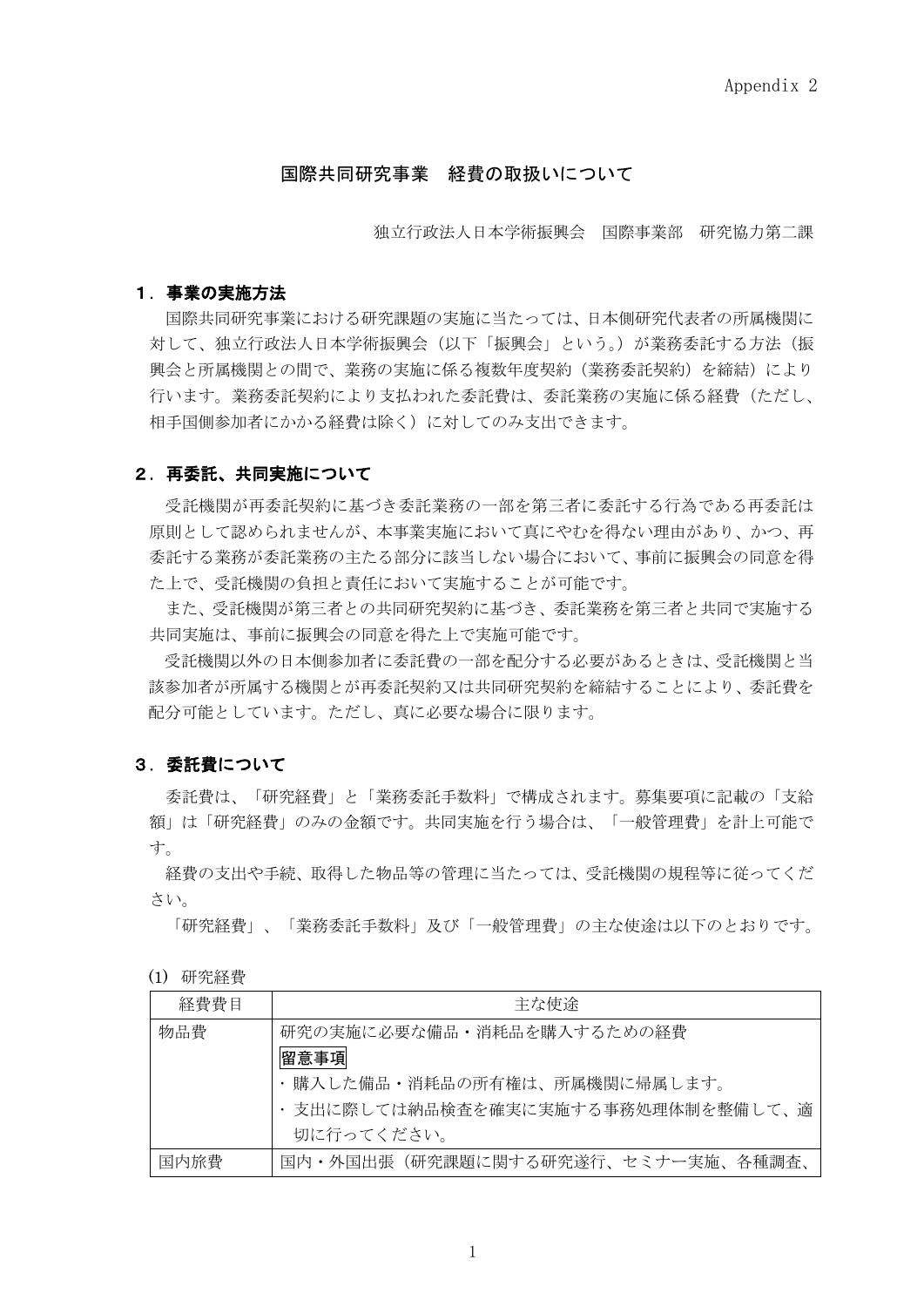| 外国旅費   | 研究打合せ及び研究成果の発表)のための経費(交通費、日当、宿泊料等)、 |
|--------|-------------------------------------|
|        | 日本側参加者等の赴帰任に係る経費(交通費、日当、宿泊料、移転費、扶   |
|        | 養親族移転費、旅行雑費等)                       |
| 人件費・謝金 | 研究に直接従事する研究者及び専門技術員・研究補助者の人件費、研究へ   |
|        | の協力(資料整理、実験補助、翻訳・校閲、専門的知識の提供、アンケー   |
|        | トの配布・回収・研究資料の収集等)をする者に係る謝金、報酬、賃金、   |
|        | 給与、労働者派遣業者への支払いのための経費等              |
|        | 留意事項                                |
|        | ・雇用契約の締結においては、受託機関が契約の当事者となってくださ    |
|        | い。雇用に当たっては法令等に基づき適正な手続を行ってください。     |
|        | ・雇用に伴う間接的な経費(社会保険料、厚生年金保険料、雇用保険料等   |
|        | の法定福利費)の支出も可能です。                    |
|        | ・委託費と他の経費を組み合わせて研究者等を雇用する場合は、エフォー   |
|        | ト管理を適切に行ってください。                     |
|        | ・ 日本側代表者の人件費・謝金は支出できません             |
| その他    | 上記のほか、当該研究を遂行するための経費(例:印刷費、複写費、現像・  |
|        | 焼付費、通信費(切手・雷話等)、運搬費、研究実施場所借り上げ費(研   |
|        | 究機関の施設において研究の遂行が困難な場合に限る)、会議費(会場借   |
|        |                                     |
|        | 料、食事(アルコール類を除く)費用等)、リース・レンタル費用(コン   |
|        | ピュータ、自動車、実験機器、器具等)、機器修理費用、旅費以外の交通   |
|        | 費、研究成果発表費用(学会誌投稿料、ウェブサイト作成費用)、研究成   |
|        | 果広報用パンフレット作成費用、一般市民を対象とした研究成果広報活動   |
|        | 費用等)、実験廃棄物処理費、特許使用料、不課税取引・非課税取引に係   |
|        | る消費税相当額) 等                          |
|        | 留意事項                                |
|        | ・セミナー開催に伴うレセプション等に関する支出は必要最低限にとど    |
|        | め、社会通念、説明責任の観点から、適正な支出に十分配慮してくださ    |

#### ※次のものに使用することはできません。

- ・ 相手国側参加者に係る経費
- ・ 不動産取得に係る経費
- ・ アルコール飲料代
- ・ 自己都合(受託機関の都合による場合を含む)による旅費や会場借料等のキャンセル料(な お、自己都合に該当するか否かについては受託機関の取決めに従ってください。)
- ・ 本事業実施中に発生した事故・災害の処理のための経費
- ・ そのほか、本事業と直接的な関係が認められないもの
- (2) 業務委託手数料等

業務委託手数料は、本事業の実施に係る業務遂行に伴い必要となる経費です。委託業務 の実施に伴う事務経費としてのみ使用できます。

業務委託手数料の額は、研究経費の 10%(端数が生じた場合、1 円未満を切り捨てとし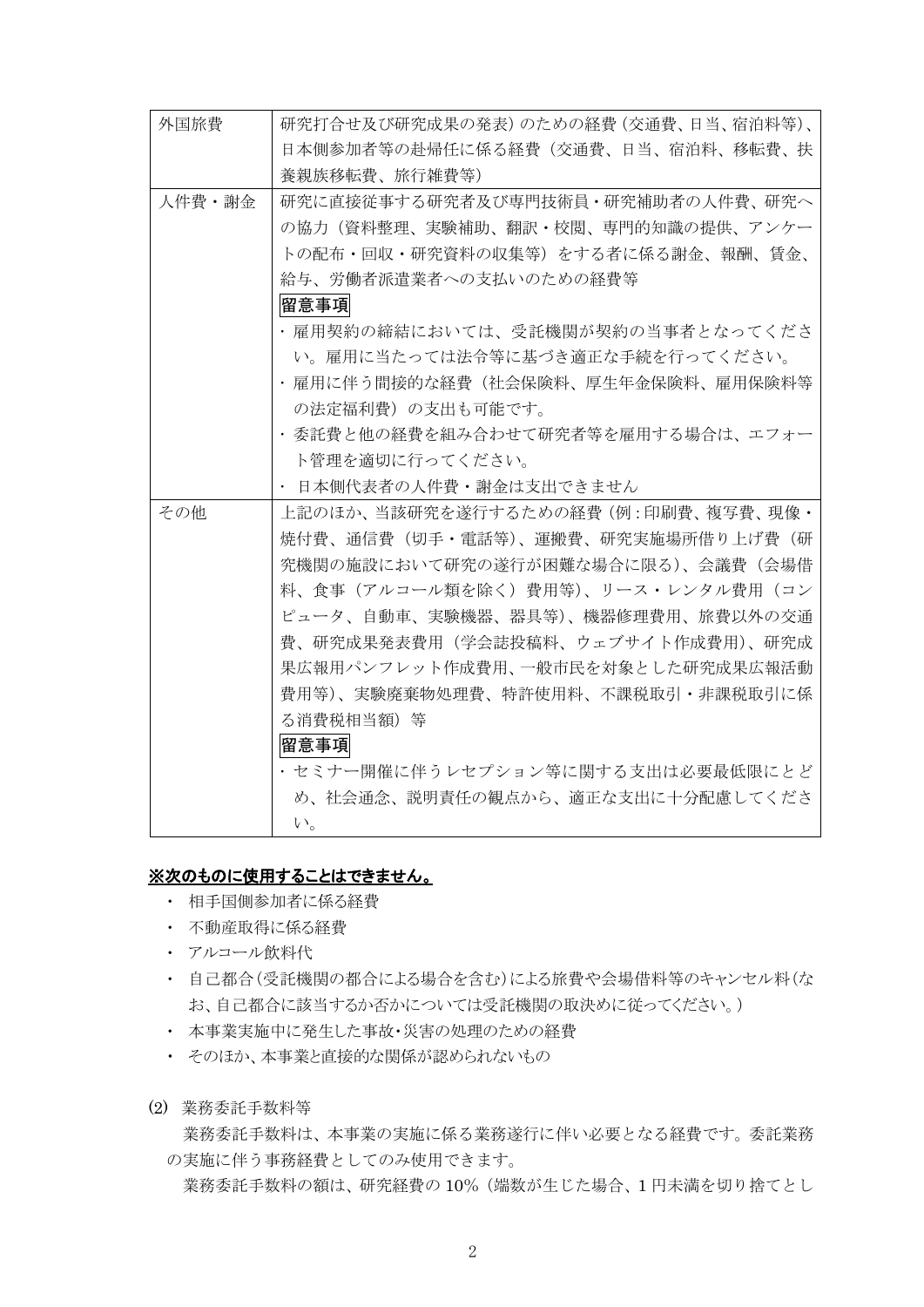た額)に相当する額とし、研究経費の外額として配分します。実際の使用に当たっては、 受託機関の責任の下、公正・適正かつ計画的・効率的に使用してください。

再委託を行う場合は、再委託先の業務に係る研究経費の 10%に相当する額を業務委託 手数料として計上してください。

共同実施を行う場合は、受託機関が共同実施のために負担する研究経費の 10%に相当 する額を一般管理費として計上可能です。使途や取扱いについては、業務委託手数料に準 じます。

(3) 消費税

委託費には、消費税及び地方消費税相当額を含んでいます。

#### 4.委託費の繰越について

複数年度契約を締結することにより、委託費の翌年度への繰越を可能としています。繰越 の対象となるのは、当初予想し得なかったやむを得ない事由により実施計画に変更が生じた もので、かつ、研究目的の達成のために研究経費を繰越して翌年度に実施する必要があるも のです。

#### 5.若手研究者の自発的な研究活動等の実施

「競争的研究費においてプロジェクトの実施のために雇用される若手研究者の自発的な 研究活動等に関する実施方針」(令和 2 年 2 月 12 日競争的研究費に関する関係府省連絡会申 し合わせ)を本事業にも適用し、委託費により雇用される若手研究者の自発的な研究活動等 の実施を可能としています(以下「本制度」という。)。

本制度の導入により、各受託機関における必要な手続を経た上で、委託費により雇用され ている若手研究者が、本事業の業務に充てるべき勤務時間において自発的な研究活動等を行 うことが可能となります。

対象となる若手研究者は、各年度 4 月 1 日時点において「40 歳未満」 又は「博士の学位 取得後 8 年未満」の者であって、研究活動を行うことを職務に含み、日本側研究代表者の所 属機関(受託機関)において本事業の課題の実施のために委託費により雇用される者です。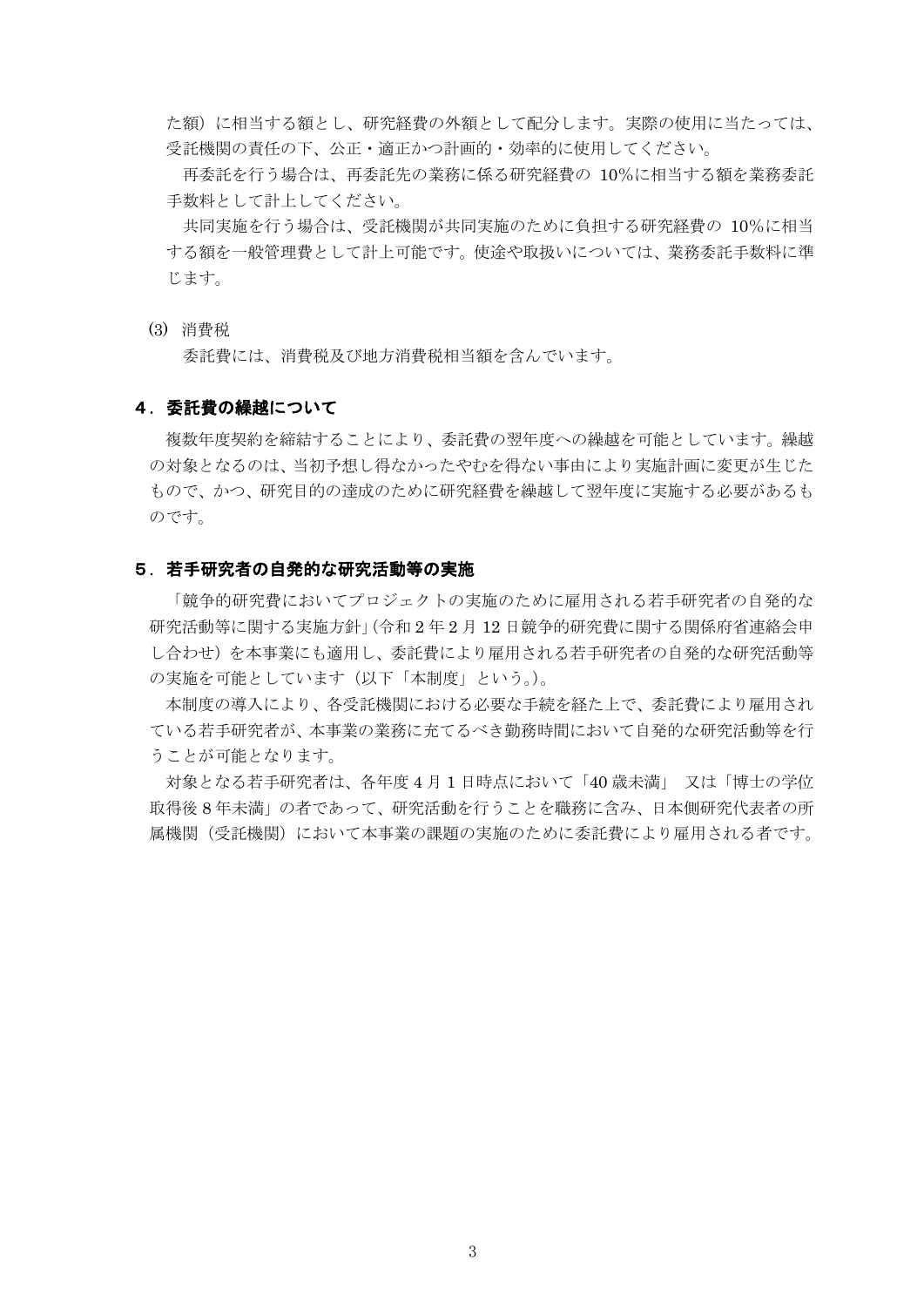# Table, Overlapping Program Restrictions

This table shows the overlapping restrictions on the following two categories of applicants. 1. A researcher who applies for a project under Program A as a representative of a new project while

concurrently applying for an international scientific exchange project under Program B.

2. A researcher who already has been working as the representative of a project under Program A while concurrently applying for an international scientific exchange project under Program B.

| Program B<br>Program A             |                        | $\circled{1}$<br><b>Bilateral</b><br>Programs<br>(Joint<br>Research<br>Projects/<br>Seminars) | $\circled{2}$<br>Internation<br>al Joint<br>Research<br>Program | $\circled{3}$<br>Japanese-<br>German<br>Graduate<br>Externship | $\circled{4}$<br>JSPS Core-<br>to-Core<br>Program | $\circledS$<br>A <sub>3</sub><br>Foresight<br>Program |
|------------------------------------|------------------------|-----------------------------------------------------------------------------------------------|-----------------------------------------------------------------|----------------------------------------------------------------|---------------------------------------------------|-------------------------------------------------------|
|                                    |                        | <b>New</b><br>Proposal                                                                        | <b>New</b><br>Proposal                                          | <b>New</b><br>Proposal                                         | New<br>Proposal                                   | New<br>Proposal                                       |
| <b>1</b> Bilateral Programs        | <b>New</b><br>Proposal | $\triangle$                                                                                   | $\bigcirc$                                                      | $\bigcirc$                                                     | $\bigcirc$                                        | $\bigcirc$                                            |
| (Joint Research Projects/Seminars) | Continued              | $\triangle$                                                                                   | $\bigcirc$                                                      | $\bigcirc$                                                     | $\bigcirc$                                        | $\bigcirc$                                            |
| 2International Joint Research      | New<br>Proposal        | $\bigcirc$                                                                                    |                                                                 | ▲                                                              |                                                   | ▲                                                     |
| Program                            | Continued              | $\bigcirc$                                                                                    |                                                                 | $\times$                                                       | $\times$                                          | $\times$                                              |
| 3Japanese-German Graduate          | <b>New</b><br>Proposal | $\bigcirc$                                                                                    |                                                                 |                                                                |                                                   | ▲                                                     |
| Externship                         | Continued              | $\bigcirc$                                                                                    | X                                                               |                                                                | X                                                 | $\times$                                              |
| 4) JSPS Core-to-Core Program       | <b>New</b><br>Proposal | $\bigcirc$                                                                                    | ▲                                                               | ▲                                                              |                                                   | ▲                                                     |
|                                    | Continued              | $\bigcirc$                                                                                    | $\times$                                                        | $\times$                                                       |                                                   | $\times$                                              |
| <b>5A3 Foresight Program</b>       | New<br>Proposal        | $\bigcirc$                                                                                    | $\blacktriangle$                                                | ▲                                                              | ▲                                                 |                                                       |
|                                    | Continued              | $\bigcirc$                                                                                    | $\times$                                                        | $\times$                                                       | $\times$                                          |                                                       |

○: The researcher may be the representative of two projects in overlapping programs.

 $\triangle$ : The researcher may apply for both programs but may not be the representative of two projects in overlapping programs if they are with the same counterpart country.

▲: The researcher may apply for both programs but may not be the representative of two projects in overlapping programs. (S/he must choose one of the overlapping programs.)

×: The researcher may not apply for the projects under Program B. Note that an application made in the last fiscal year of the project duration under Program A is acceptable.

 $-$ : In principle, the researcher may apply with one and the same research topic under the same program. (S/he shall work on a research topic proposed for a project under Program A when selected for a project under Program A.)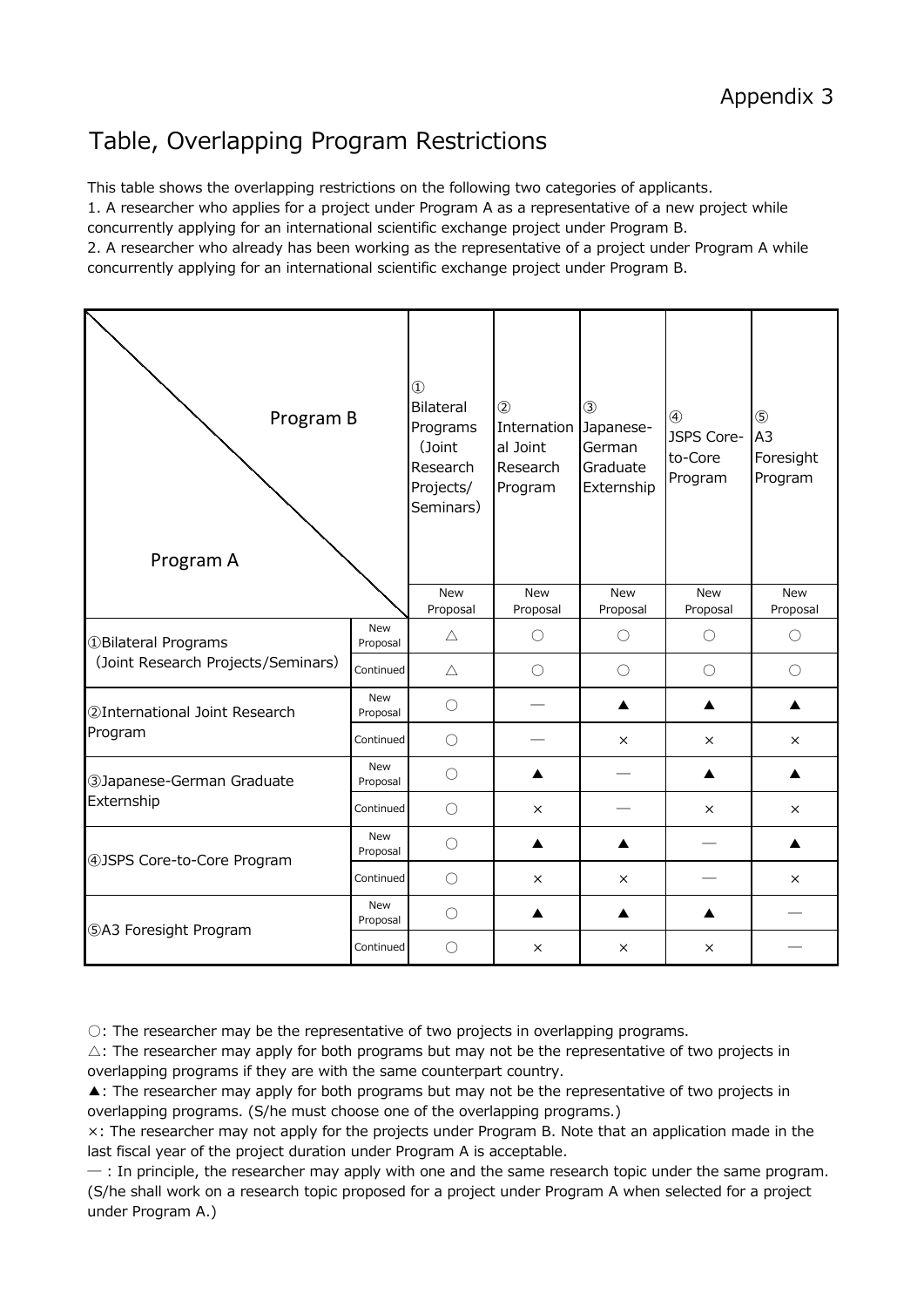Only the original Japanese texts of these rules have effect. In the event of any discrepancy between the Japanese version and the English version, the former version shall prevail.

# Rules for Responding to Misconduct and Misuse of Funds in Research Activities

Enacted on December 6, 2006 (Rule No. 19 of 2006) Revised on March 13, 2013 (Rule No. 4 of 2013) Revised on April 1, 2015 (Rule No. 3 of 2015) Revised on March 31, 2016 (Rule No. 35 of 2016) Revised on August 8, 2017 (Rule No. 34 of 2017) Revised on March 31, 2018 (Rule No. 40 of 2018)

Article 1 (Purpose)

Misconduct in research by researchers and misuse of competitive research funds debases science and hinders its advancement while shaking people's trust in science and wasting precious public funds. Accordingly, the Japan Society for the Promotion of Science (JSPS) establishes and carries out procedures for responding to improper conduct in research activities that use research funds and improper use of research funds, and it assures that research institutions exercise systematic management and responsibility over research funds. While strictly ensuring impartiality in research activities, JSPS takes responsibility for the proper use of research funding, which have as their source precious public funds.

JSPS's operation to carry out this mandate is based on the Guidelines for Responding to Misconduct in Research (Adopted by MEXT August 26, 2014)(hereafter referred to as "Guidelines on Misconduct in Research"), Guidelines for Supervision and Auditing of Public Research Funds at Research Institutions (adopted by MEXT February 15, 2007; revised February 18, 2014)(hereafter referred to as "Guidelines for Supervision and Auditing"), and the Guidelines on the Proper Implementation of Competitive Funding (agreement by the liaison meeting of related offices and ministries on competitive funding, dated September 9, 2005).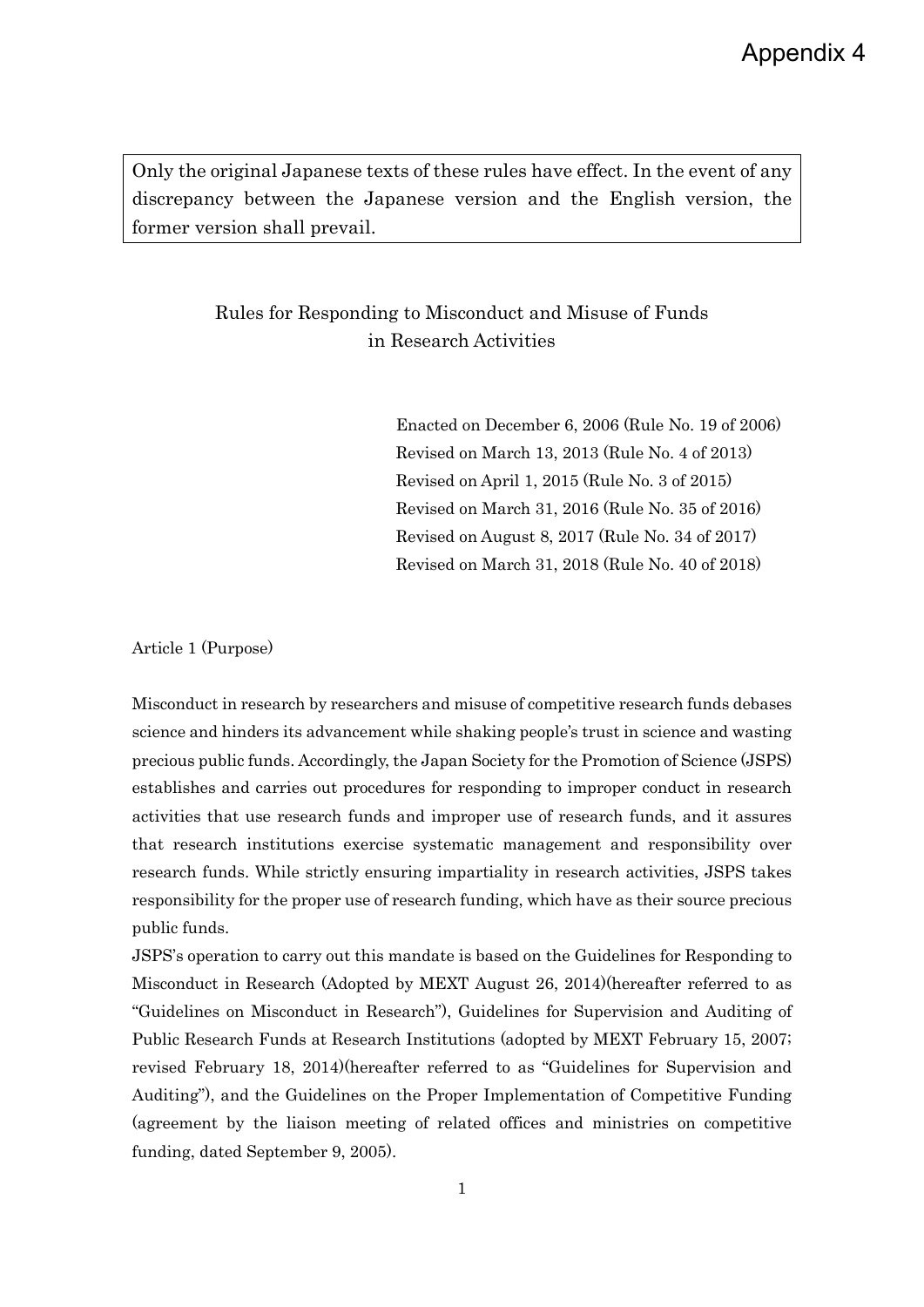#### Article 2 (Definitions)

In addition to definitions contained in the Guidelines on Misconduct in Research and the Guidelines for Supervision and Auditing, the terms "research funds" and "research misconduct" (specific research misconduct) are defined as follows.

- (1) Research funds: All competitive funding, research subsidies and commissioned funding disbursed by JSPS.
- (2) Research misconduct: Violating research ethics when publishing research activities and research results by distorting their substance or purport in ways that hinder normal scientific communication. Committing "specific research misconduct" (fabrication, falsification or plagiarism) in submitted research papers, in the data published in research results, or in survey results when done purposefully or out of gross negligence of a researcher's fundamental responsibilities.
- (3) Improper use: Either purposefully or out of gross negligence, using research refunds for unapproved purposes or in ways that otherwise violate the terms under which the funds are disbursed.
- (4) Improper use, etc.: Misuse of funds or receiving the disbursement of research funds based on falsification or other improper means.
- (5) Systematic discharge of management responsibility: Establishment by research institutions of an effective management system for responding to specific research misconduct and misuse of research funds.

Article 3 (Subject research activities)

All research activities for which research funding is disbursed.

Article 4 (Subject researchers, etc.)

All researchers and research groups carrying research activities for which research funding is received.

Article 5 (Subject research institutions)

Research institutions to which researchers who receive funding belong and research institutions that receive research funding.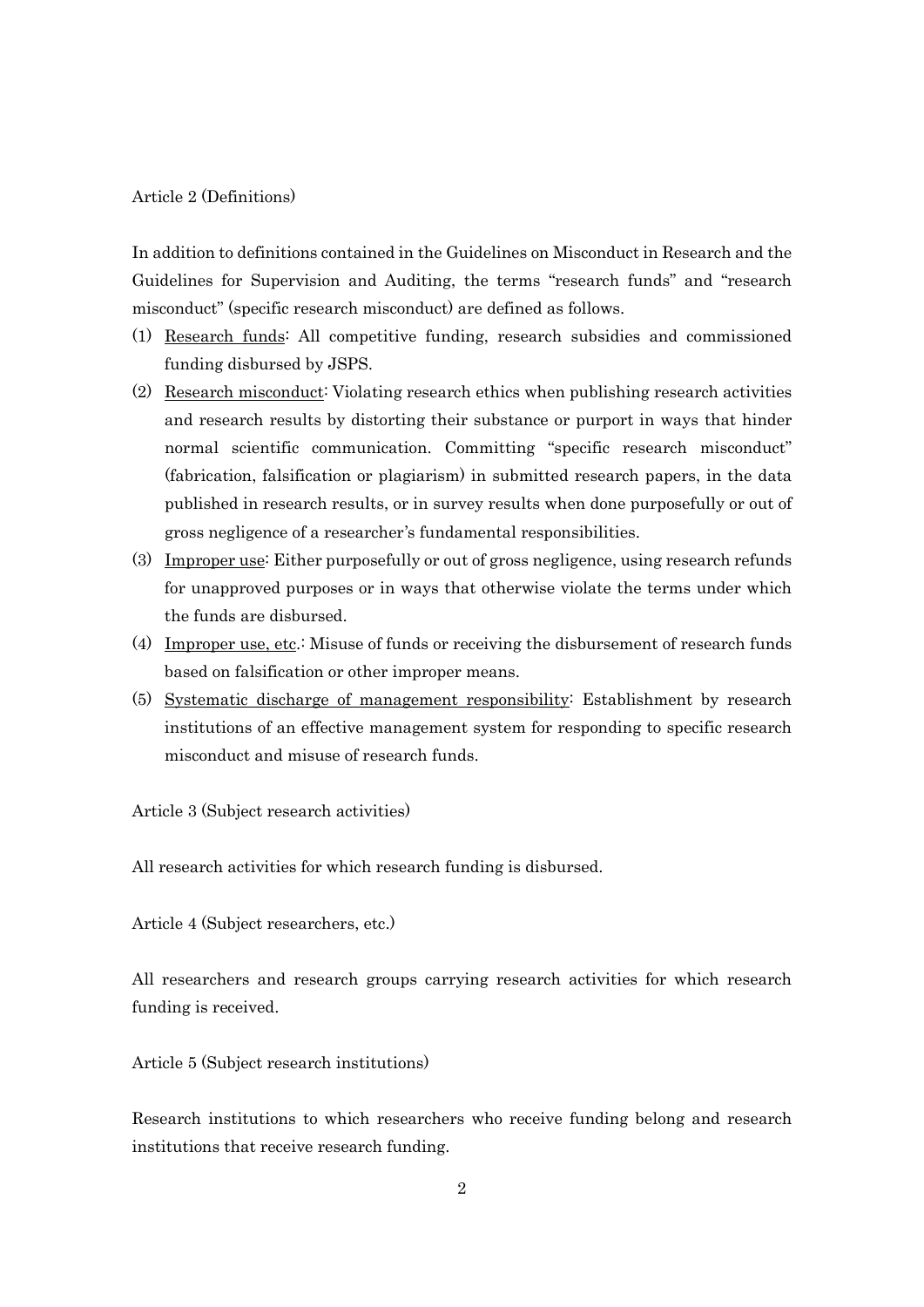#### Article 6 (Receiving complaints)

To file a complaint about specific misconduct or misuse of research funds or to seek consultation on a matter prior to filing a complaint, the research institution to which the accused is affiliated should be contacted. (If the accused does not have an affiliated institution, then the specific institution where s/he is chiefly using research facilities. When the accused has a Research Fellowship for Young Scientists, then the host institution where s/he is chiefly conducting research activities.) If, however, the accused is not affiliated to any research institution or if special circumstances are judged to exist, JSPS may receive the complaint from the complainant.

Article 7 (Establishing a window for receiving complaints)

In addition to the provision in Article 6 above, a window is to be established for auditing complaints and assuring research fairness in the Research Integrity and Auditing Office. Complaints are filed/received as follows.

- (1) Complaints may be filed in by letter, via phone, fax or email, or in person.
- (2) When receiving a complaint, the Research Integrity and Auditing Office should do the following. Ascertain the complainant's name, affiliation and contact information; the name of the researcher accused of specific misconduct or misuse of funds; the circumstances of the violation; the basis and rationality of the complaint; the type and name of the research grant in question; and whether the complaint was filed in other organizations besides JSPS. It should also be ascertained what the complainant desires to keep confidential. S/he should be informed of the rule regarding false claims stipulated in Article 20.
- (3) If the complaint was received by an office other than the Research Integrity and Auditing Office, that office should contact the Research Integrity and Auditing Office right away.
- (4) Based on the type of research grant included in the complaint, the Research Integrity and Auditing Office should contact the cognizant research grant section and inform it of the content of the complaint.

Article 8 (Forwarding complaints)

When receiving a complaint regarding a matter of research misconduct for which JSPS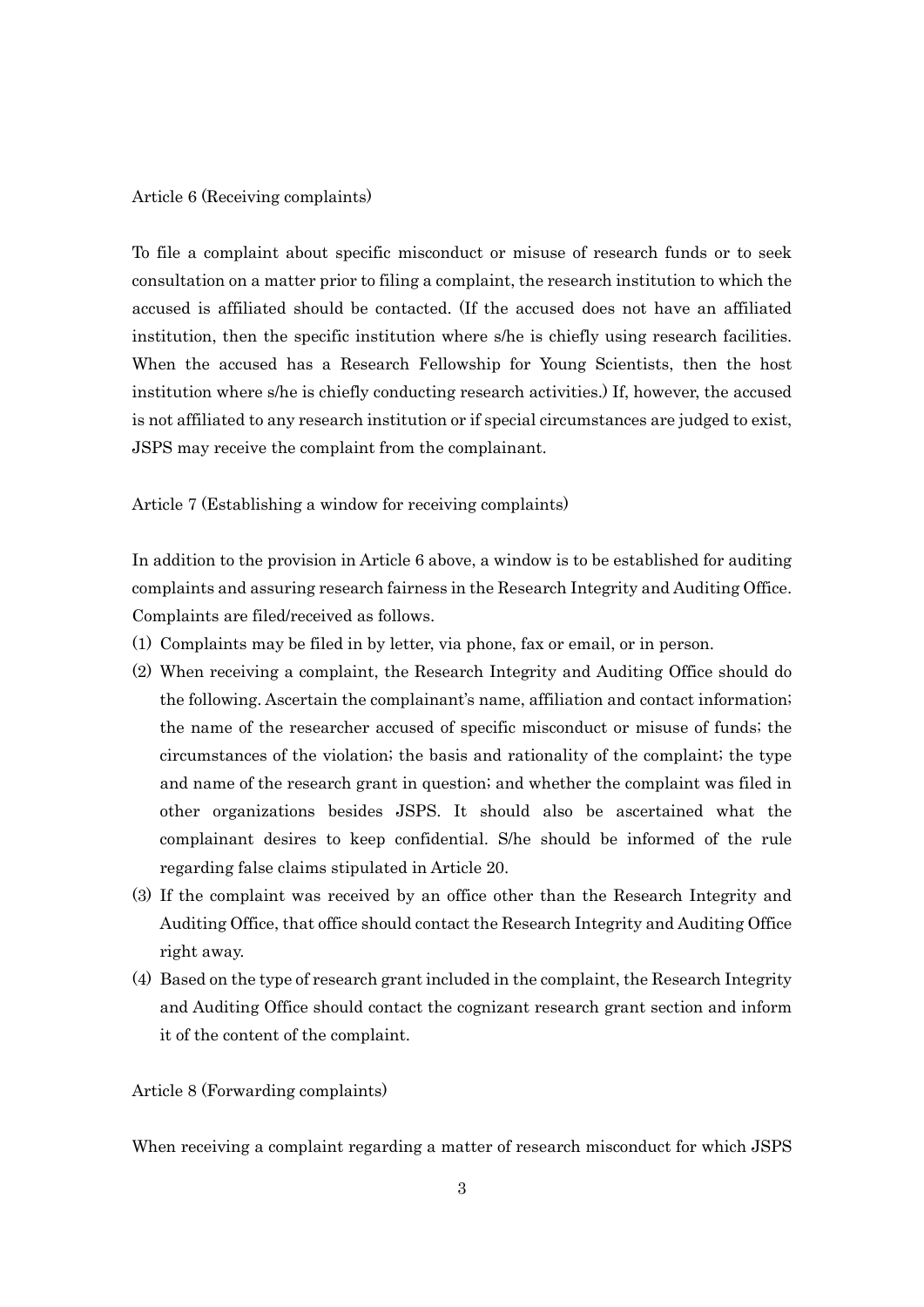did not disburse the funding, JSPS will refer the matter to the funding agency that disbursed the funds and inform the complainant of such.

Article 9 (Handling complaints)

The following procedure is followed in handling complaints.

- (1) As a rule, JSPS only accepts complaints that clearly state the circumstances of specific research misconduct, including the researcher(s) who committed specific research misconduct or improperly used research funds. Moreover, the content of specific research misconduct must have a rational scientific basis and a complaint of improper use of funding must be factually grounded.
- (2) As a rule, JSPS only accepts complaints of specific research misconduct when the complainant's name is stated. Depending on the content of the complaint, however, there are cases when an anonymous complainant can be treated as a named complainant.
- (3) When suspicion of specific research misconduct or the improper use of research funds is reported by the researcher community including the media and academic societies, JSPS can handle the complaint if one is made.
- (4) With regard to the complaints received by JSPS for which the organization that is supposed to investigate and verify the veracity of its content (hereafter referred to as "investigation") cannot not be identified, JSPS is to refer the complaint to the research institution corresponding to the investigating organization stipulated in paragraph 1 of Article 11. It is to notify that research institution that a complaint has been filed and request it to handle the complaint. When it is expected that another investigating organization is also involved, JSPS is to notify its corresponding research institution of the complaint.

Article 10 (Projecting the confidentiality of complainant and accused)

1. JSPS is to protect the confidentiality of the complainant and the accused as well as the content of the complaint and the content of the investigation of the matter up until the time that an investigation report is publically released.

2. Notwithstanding the above stipulation, if the investigated matter should be leaked, JSPS may, upon obtaining the consent of the complainant and accused, issue a public statement on the matter while the investigation is ongoing. If, however, the complainant or the accused is responsible for the leakage, JSPS will not be required to obtain their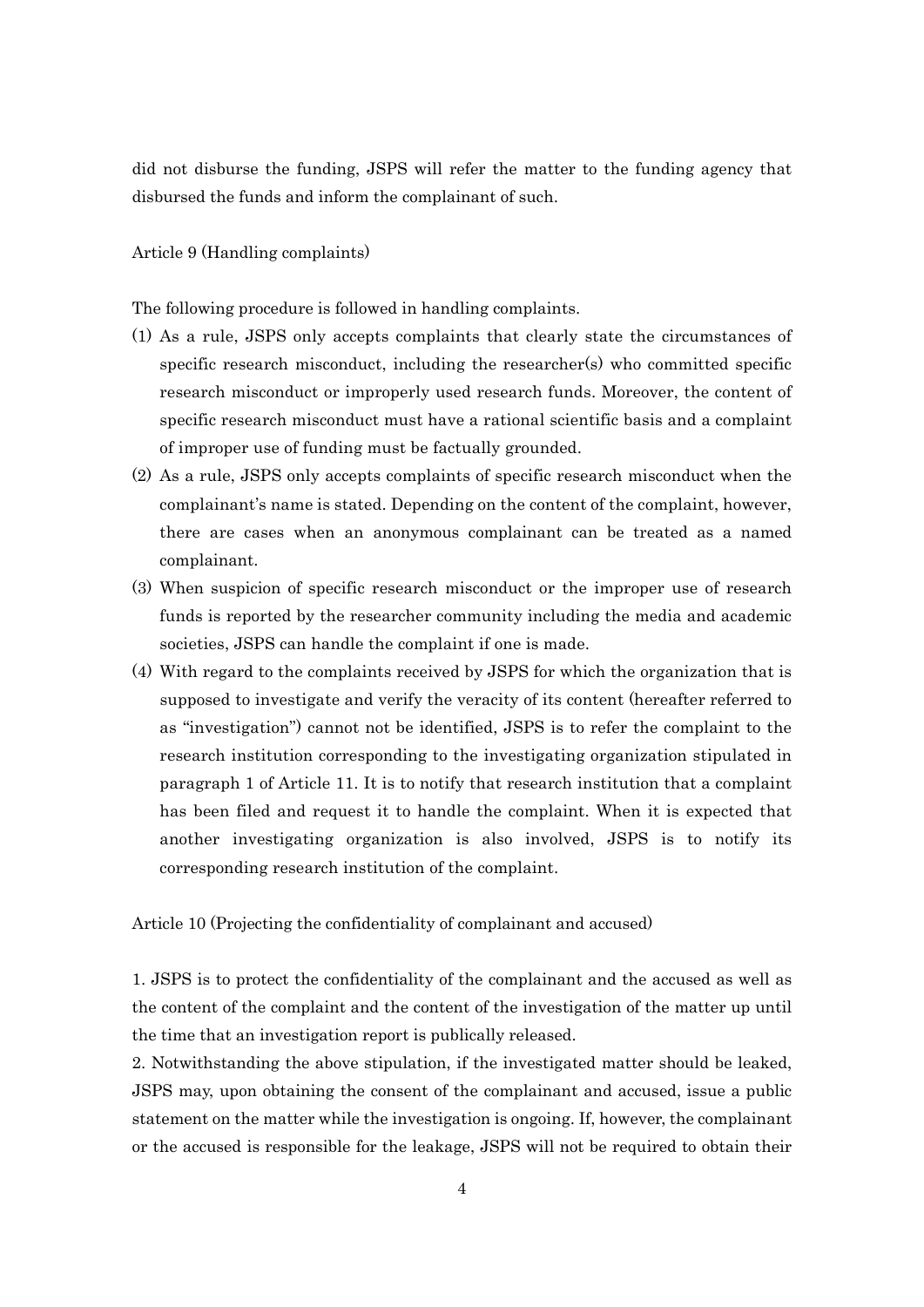consent.

#### Article 11 (Investigating complaints)

1. Investigation of the matter contained in the complaint is, as a rule, to be conducted by the research institution that the accused belongs to, or by the research institution where s/he was carrying out research activities at the time the matter contained in the complaint occurred, or by the research institution where s/he was carrying out the research activities subject to the complaint (hereafter referred to as "investigating organization").

2. Upon receiving a decision or other report by an investigating organization to conduct an investigation, JSPS may provide instructions to the organization on how to properly conduct the investigation and request it to expeditiously clarify the entire matter and complete the investigation.

3. If the accused does not belong to a research institution when the investigation starts nor does the accused any longer belong to the research institution where s/he was carrying out research at the time the matter contained in the complaint occurred and JSPS determines that it would be extremely difficult for an investigating organization to conduct the investigation pursuant to paragraph 1 above, the matter is to be referred to the cognizant research grant section at JSPS for investigation.

4. Pertinent details on conducting an investigation pursuant to the paragraph above are provided separately.

Article 12 (Taking temporary measures during an investigation)

1. JSPS may takes various measures with regard to the accused while an investigation is being conducted. They include stopping the disbursement for research funds for the subject project until an investigation report is received from the investigating organization or until the investigation result is determined pursuant to the rule set in Article 11. 3 above. JSPS may also cancel the disbursement of research funds to a project for which a decision of grant disbursal has been made or may put on hold decisions to select or fund other projects for which the accused has applied.

2. The above notwithstanding, if it partially established that the specific misconduct or misuse of funds has been committed or if the issuing of a report on the investigative results is postponed due to the accused not bearing his/her responsibility to cooperate, JSPS may put on hold decisions to select or to disburse funding, cancel disbursement, or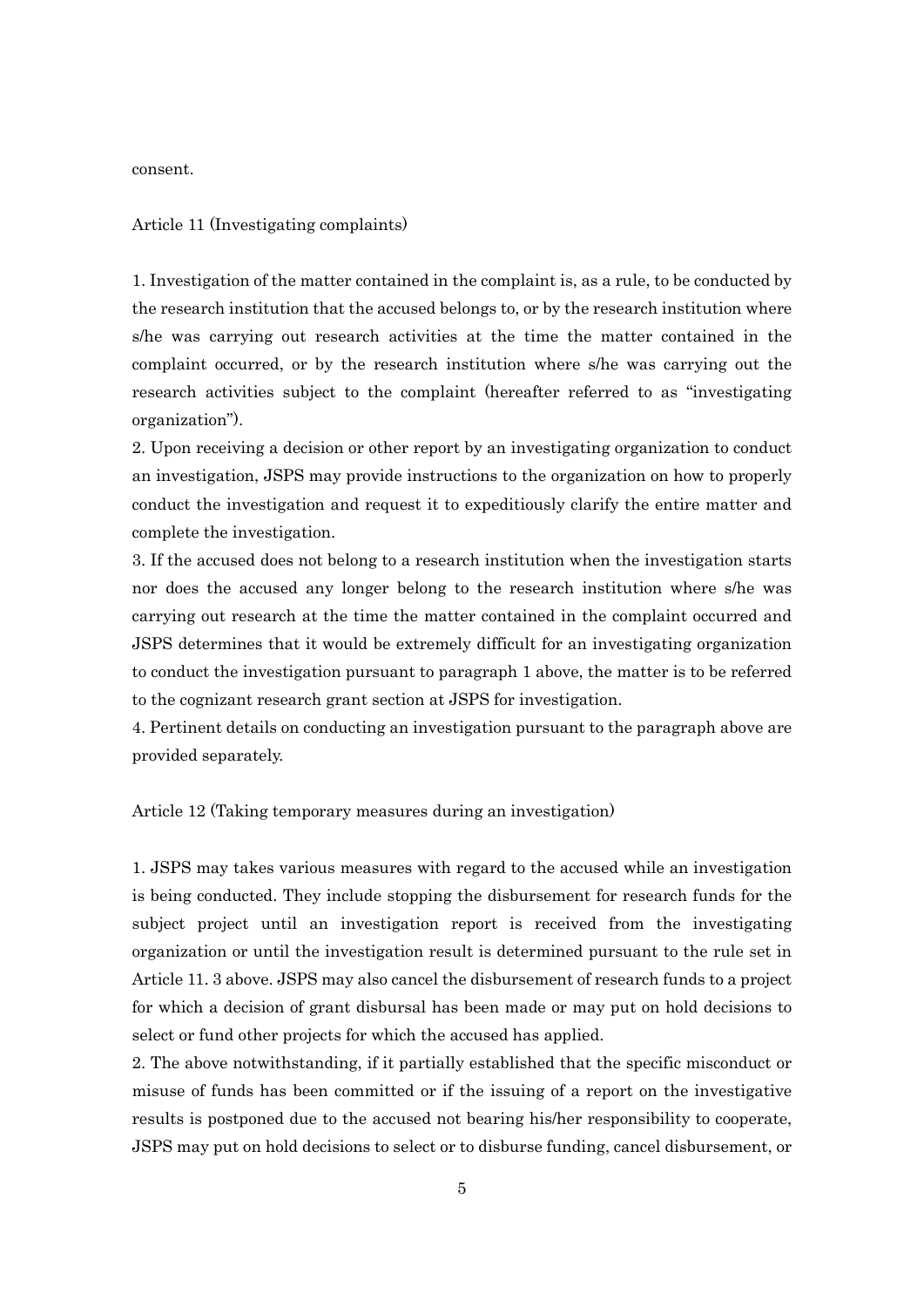require the accused's affiliated institution to stop implementation of his/her project.

Article 13 (Measures taken against individuals or groups who commit acts of specific misconduct or misuse of research funds and taken against research organizations that fail institutionally to exercise management responsibility)

The JSPS President is to immediately take appropriate measures when the following cases occur.

- (1) When the investigation results establish specific research misconduct or improper use of funds.
- (2) When the investigating organization does not submit its final report, for example on a complaint regarding competitive funding administered by JSPS, within the following prescribed periods.
	- 1) With regard to specific misconduct, by the investigation deadline set pursuant to the investigating organization's rules and regulation
	- 2) With regard to the misuse of funds, within 210 days from the date that the complaint was received
	- 3) Irrespective of the above stipulations, when an investigation report is delayed for a rational reason recognized by JSPS, a different deadline may be set.
- (3) When based on the Guidelines on Misconduct in Research and the Guidelines for Supervision and Auditing, MEXT judges the establishment of a management system to be inadequate or when MEXT is dissatisfied with the implementation of action required to improve the system or with the management of such implementation timelines.
- (4) When based on the Guidelines for Supervision and Auditing, MEXT judges there to be large defects in the establishment of a research institution's management system or the misuse of funds to occur due to defects in the management system.

Article 14 (System for considering measures against individuals determined to have committed acts of specific research misconduct)

1. If specific misconduct is determined to have occurred in research activities, the JSPS President is to refer the matter to a committee set up to deliberate the appropriate action to take with regard to the violation (Deliberative Committee).

2. Based on the determination made by the investigating organization, the Deliberative Committee considers the punitive measures that should be taken against the offending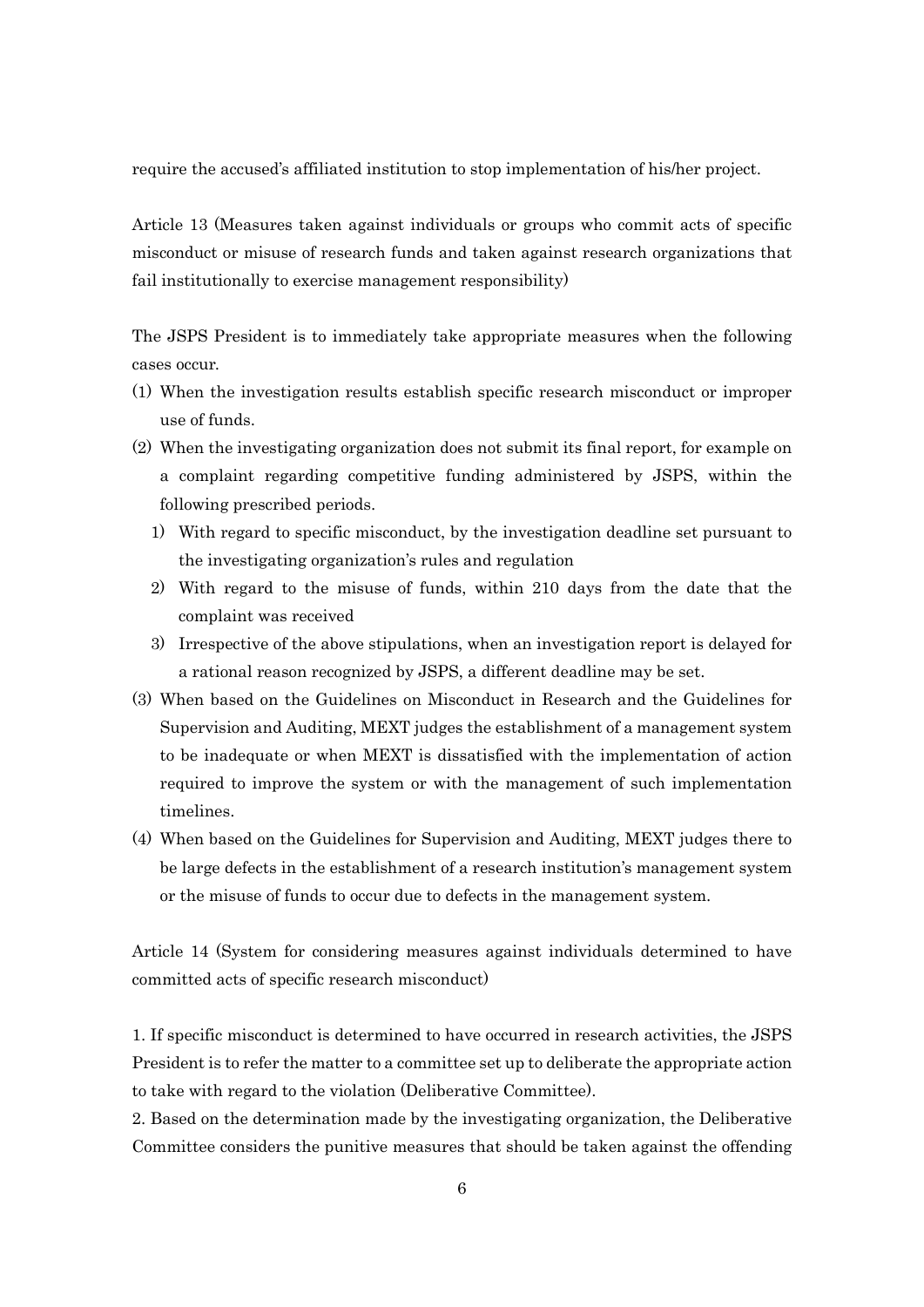party and issues a report on its conclusions. Receiving that report, the JSPS President makes the final decision as to what punitive measures to impose. The offending party's explanation will not be heard and an appeal for redress by the offending party will not be accepted after the punitive measures are decided.

3. The jurisdictional duties and organization of the Deliberative Committee are established separately.

Article 15 (Persons subject to punitive measures)

The following persons are subject to punitive measures.

- (1) With regard to specific research misconduct:
	- 1) Persons determined to have participated in acts of specific misconduct.
	- 2) Persons not determined to have participated in the specific misconduct directly but who bear some responsibility as an author of a paper on research identified to involve specific misconduct and who failed to exercise due care as a person responsible for the paper's content.
- (2) With regard to the misuse of funds:
	- 1) Researchers who misuse funds and researchers who collude in the misuse of funds.
	- 2) Researchers who by way of fabrication or other means of deception improperly receive research funding and other researchers who collude in such improper acquisition of funding.
	- 3) Researchers who do not directly participate in the misuse of funding but who use the funding while neglecting to take the due care of a prudent manager.

Article 16 (Types of punitive measures)

- 1. Measures taken by the JSPS President pursuant to Article 13.1 include the following.
- (1) Cancellation of the decision to disburse the subject research funding or requiring the offending researcher to return all or part of the funding already disbursed.
- (2) Not selecting projects applied for in which the offending researcher is the principle investigator. Neither selecting projects in which s/he is listed as a co-investigator unless s/he is excluded from the project.
- (3) When research funding has already been disbursed to the offending researcher, requiring him/her return the unspent amount pursuant to the rules of the subject research-funding system.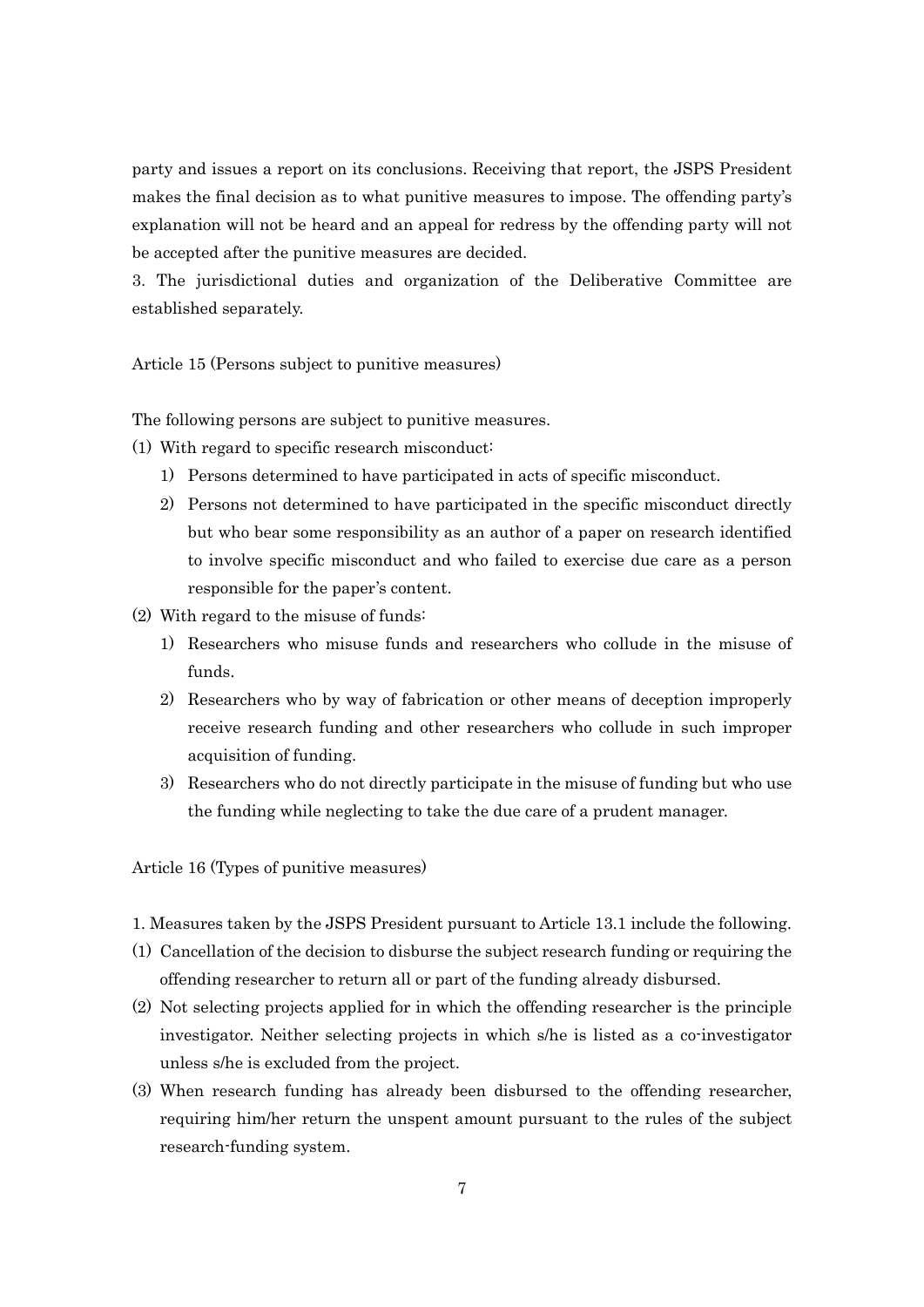- (4) Not disbursing research funding to the offending researcher for a set period of time. As a rule, the period of funding stoppage starts from the fiscal year following the year in which the punitive measures are determined. For specific research misconduct, see Table 1, for improper use of research funds, see Table 2.
- (5) Irrespective of the above stipulation, the periods of funding stoppage under the program Grants-in-Aid for Scientific Research (KAKENHI) are established separately.

2. Pursuant to the measures taken in Article 13. (2) to (4), the JSPS President may, as stipulated in the Guidelines on Misconduct in Research and the Guidelines for Supervision and Auditing, reduce the amount of indirect competitive funding or stop its disbursement.

Article 17 (Specific misconduct and misuse of funding unrelated to the subject research funding)

In addition to the penalties subject to these rules, JSPS may stop the disbursement of research funding during the period while a researcher has had his/her application and/or participation eligibility suspended due to specific misconduct or misuse of funds vis-àvis the following types of funding.

- (1) Competitive funding disbursed by government ministries/agencies or independent administrative agencies
- (2) Other than the above, funding disbursed from systems subject to the Guidelines on Misconduct in Research and the Guidelines for Supervision and Auditing.
- (3) Basic funding stipulated under the Guidelines on Misconduct in Research.

Article 18 (Notification and reporting of punitive measures)

1. JSPS will notify the complainant, accused and subject research institution along with the research institution to which the accused is affiliated of the measures taken and the person(s) subject to them.

2. JSPS will promptly report the measures taken to MEXT.

Article 19 (Public disclosure of measures taken)

As a rule, JSPS is to promptly make public disclosure of the measures decided to be taken.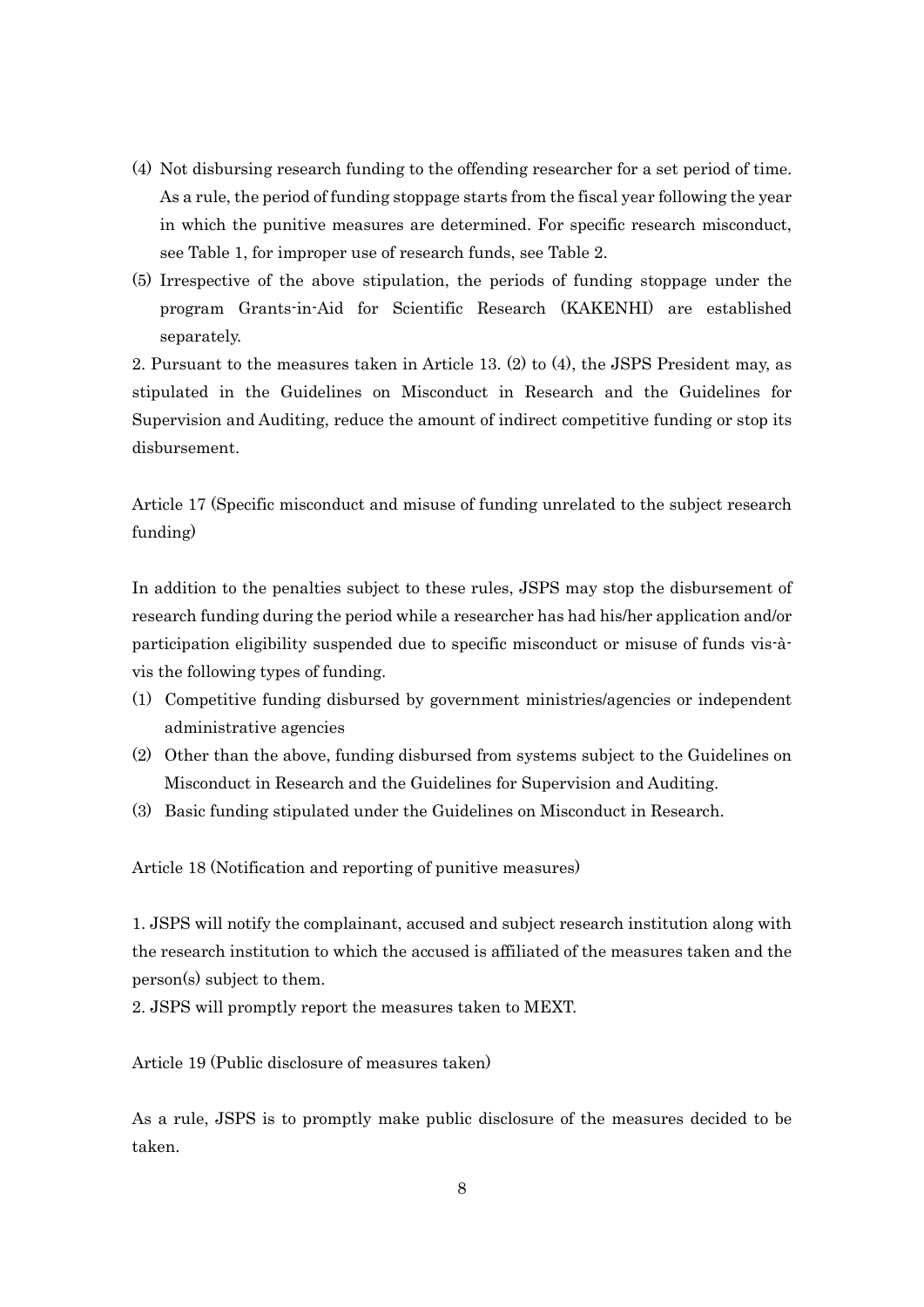Article 20 (Handling of malicious complaints)

If JSPS judges a complaint to be made with malicious intent, it shall disclose the name of the complainant and lodge a criminal complaint against him/her.

Article 21 (Relationship between measures and lawsuits)

1. If a lawsuit is filed after punitive measures are taken, unless the court judges the content of the action to be inappropriate, the measures will remain enforce. When a lawsuit is filed before measures are taken, if the basis for imposing them is seen to be rational and objective, they may be put into effect without waiting for the results of the suit.

2. If the measures are judged via the lawsuit to be inappropriate, part or all of them may be withdrawn.

3. Pursuant to the above court decision, if the research funding has been returned to JSPS, based on the state of the research, a determination is to be made whether or not to re-disburse the funding.

Article 22 (Recording the content of measures taken in open recruitment guidelines)

When specific misconduct and/or misuse of research funds is committed or an organization fails to take the due care of a prudent manager, the content and scope of punitive measures taken, including the subject researcher(s), are to be recorded in application guidelines for new research funding and in contracts for commissioned research (including in the document's annexes) and circulated to researchers and research organizations.

Article 23 (Supplementary Provisions)

In addition to what is listed in each of the preceding articles, any other necessary matters in responding to misconduct and misuse of funds in research activities are provided for separately.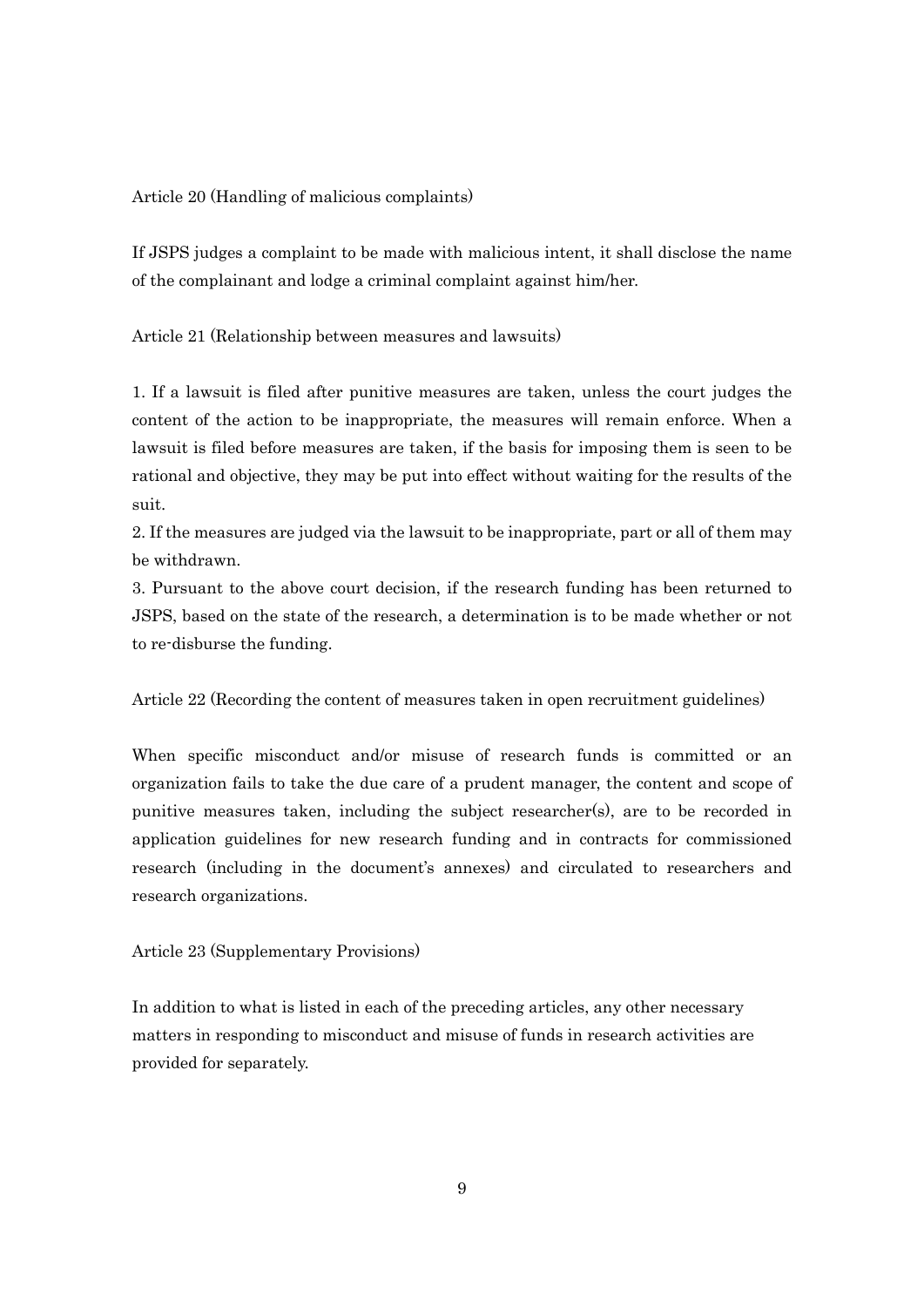Supplementary Provisions (Rule No. 19 of 2006) This Rule came into force as of December 6, 2006.

Supplementary Provisions (Rule No. 4 of 2013) This Rules came into force as of March 13, 2013.

Supplementary Provisions (Rule No. 3 of 2015) This Rules came into force as of April 1, 2015.

Supplementary Provisions (Rule No. 35 of 2016) This Rules came into force as of April 1, 2016.

Supplementary Provisions (Rule No. 34 of 2017) This Rules came into force as of August 8, 2017.

Supplementary Provisions (Rule No. 40 of 2018) This Rules came into force as of April 1, 2018.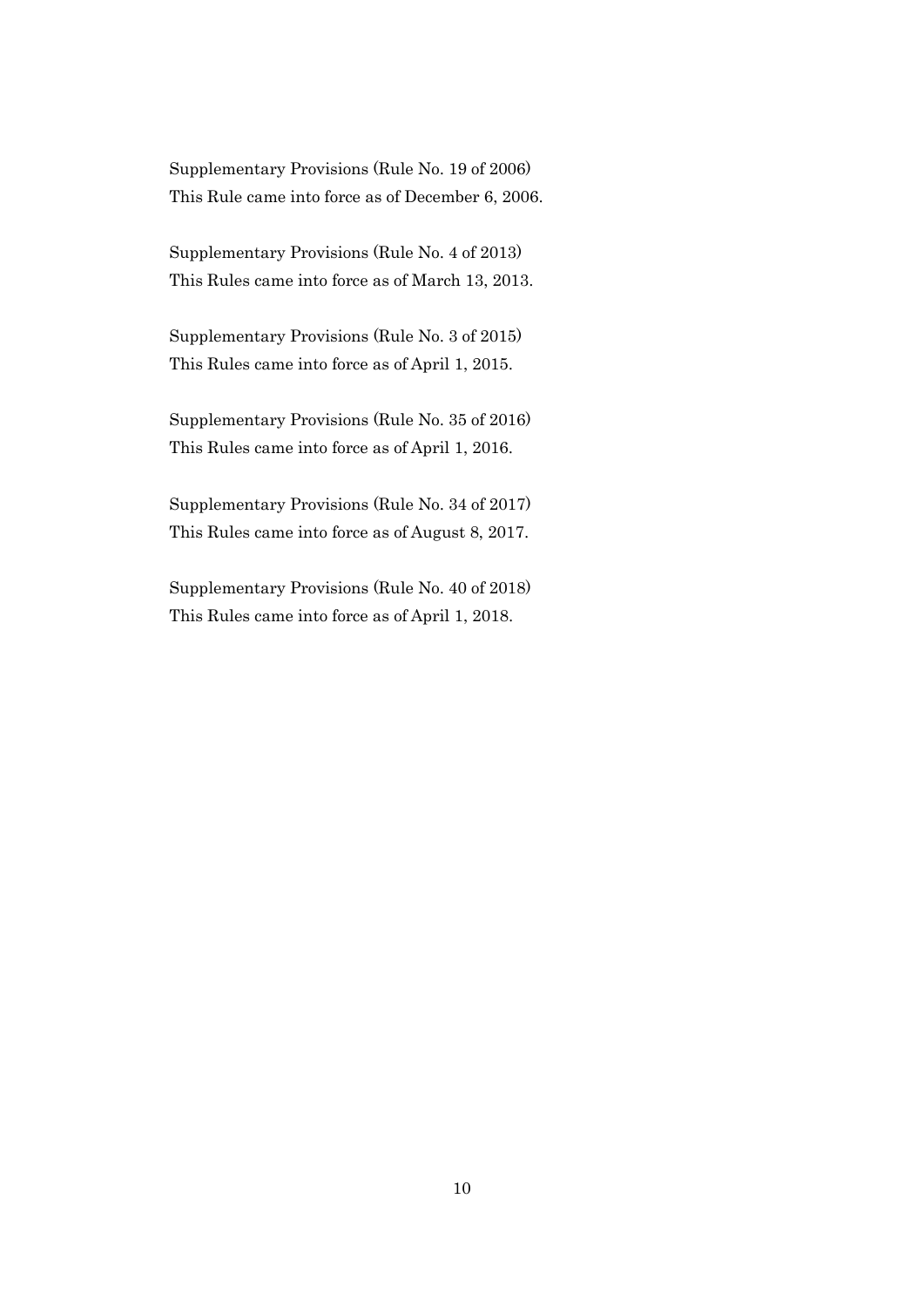| Subject of Measures                                                                                                                                                                                                                  |                                                                                                                                                    |                                                                                                              | <b>Extent of Misconduct</b>                                                                                                                                                                                 | Period of<br>Funding<br>Stoppage |
|--------------------------------------------------------------------------------------------------------------------------------------------------------------------------------------------------------------------------------------|----------------------------------------------------------------------------------------------------------------------------------------------------|--------------------------------------------------------------------------------------------------------------|-------------------------------------------------------------------------------------------------------------------------------------------------------------------------------------------------------------|----------------------------------|
|                                                                                                                                                                                                                                      | 1. Particularly malicious<br>individual(s) who, for example,<br>had intention of research<br>misconduct from the very<br>beginning of the research |                                                                                                              |                                                                                                                                                                                                             | 10 years                         |
| Subject of Research Misconduct                                                                                                                                                                                                       | 2. Author(s)<br>of paper(s),<br>etc. related to<br>the research<br>in which<br>research                                                            | Responsible<br>author(s) of the<br>paper(s) in<br>question<br>(corresponding)<br>author, lead                | Cases where it is judged that the<br>impact on the progress of the<br>science in the field in question and<br>the social impact are major, or the<br>level of maliciousness involved in<br>the acts is high | $5$ to $7$<br>years              |
|                                                                                                                                                                                                                                      | misconduct(s)<br>have been<br>identified<br>(other<br>than(a)<br>above)                                                                            | author or other<br>authors bearing<br>equivalent<br>responsibilities)                                        | Cases where it is judged that the<br>impact on the progress of the<br>science in the field in question and<br>the social impact are minor, or the<br>level of maliciousness involved in<br>the acts is low  | $3$ to $5$<br>years              |
|                                                                                                                                                                                                                                      |                                                                                                                                                    | Author(s) of the<br>paper(s) in<br>question other<br>than the<br>responsible<br>author(s)<br>described above |                                                                                                                                                                                                             | $2$ to $3$<br>years              |
| 3. Individual(s) involved who are<br>not the authors of the research<br>paper(s) for which research<br>misconduct(s) are identified                                                                                                  |                                                                                                                                                    |                                                                                                              |                                                                                                                                                                                                             | $2$ to $3$<br>years              |
| Responsible author(s) of paper(s),<br>(corresponding author, lead author or<br>other authors bearing equivalent<br>responsibilities) for which research<br>misconduct(s) are identified, but not<br>involved in the alleged research |                                                                                                                                                    |                                                                                                              | Cases where it is judged that the<br>impact on the progress of the<br>science in the field in question and<br>the social impact are major, or the<br>level of maliciousness involved in<br>the acts is high | $2$ to $3$<br>years              |
|                                                                                                                                                                                                                                      | misconduct                                                                                                                                         |                                                                                                              | Cases where it is judged that the<br>impact on the progress of the<br>science in the field in question and<br>the social impact are low, or the<br>degree of severity of the acts is low                    | $1$ to $2$<br>years              |

Table 1 Measures related to specific misconduct (Appended art. 16 para. 1 item 4)